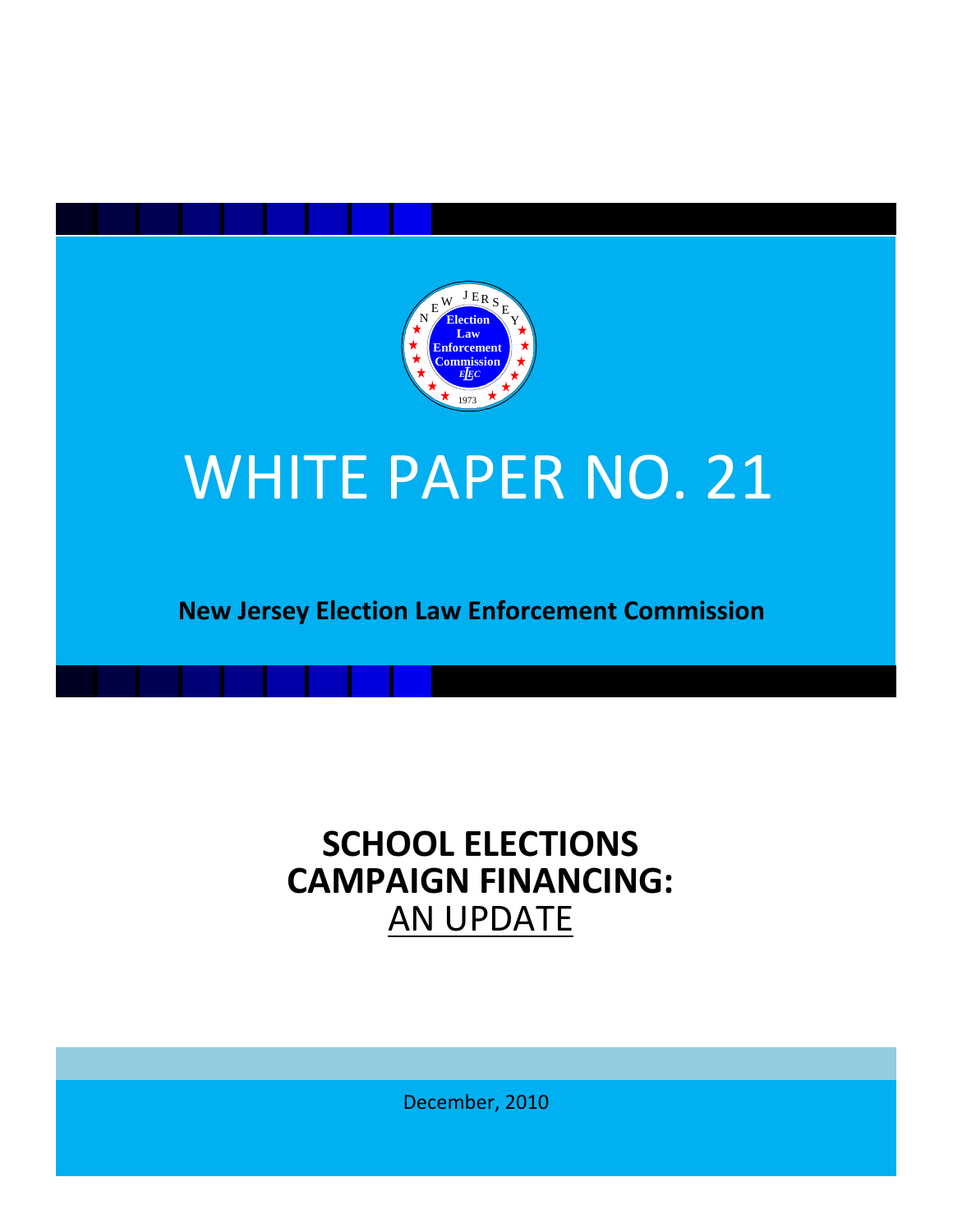

#### **ELECTION LAW ENFORCEMENT COMMISSION**

**RONALD DEFILIPPIS Chairman** 

**WALTER F. TIMPONE Vice Chairman** 

**JERRY FITZGERALD ENGLISH Commissioner** 

> **AMOS C. SAUNDERS Commissioner**

Respond to: P.O. Box 185 Trenton, New Jersey 08625-0185

(609) 292-8700 or Toll Free Within NJ 1-888-313-ELEC (3532)

Website: http://www.elec.state.nj.us/

### **CKNOWLEDGEMENT**

**JEFFREY M. BRINDLE Executive Director** 

**JOSEPH W. DONOHUE Deputy Director** 

**CAROL L. HOEKJE Legal Director** 

**AMY F. DAVIS Compliance Director** 

**JAMES P. WYSE Legal Counsel** 

The Commissioners would like to thank the various staff members involved in this report, which is the twenty-first white paper released by The New Jersey Election Law Enforcement Commission (ELEC) over the past 22 years. This series has achieved international recognition and its contents often have been cited in media reports, the political science literature, and studies issued by sister agencies.

Deputy Director Joseph W. Donohue is the author of White Paper No. 21, School Elections Campaign Financing: An Update. The general editor of this white paper and the series is Executive Director Jeffrey M. Brindle. Compliance Director Amy F. Davis also served as a proofreader.

Director of Information Technology Carol Neiman provided necessary data and helped with proofreading, while Director of Finance and Administration Steven M. Dodson was the paper's statistical proofreader. Report coding and research was handled by Research Associate Steven Kimmelman. Technical Assistant Bettie Michael retrieved several paper reports from ELEC archives. Administrative Assistant Elbia L. Zeppetelli did her usual extraordinary job with graphics and formatting.

All 21 white papers are available on ELEC's award-winning website at http://www.elec.state.nj.us/aboutelec/whitepapers.htm.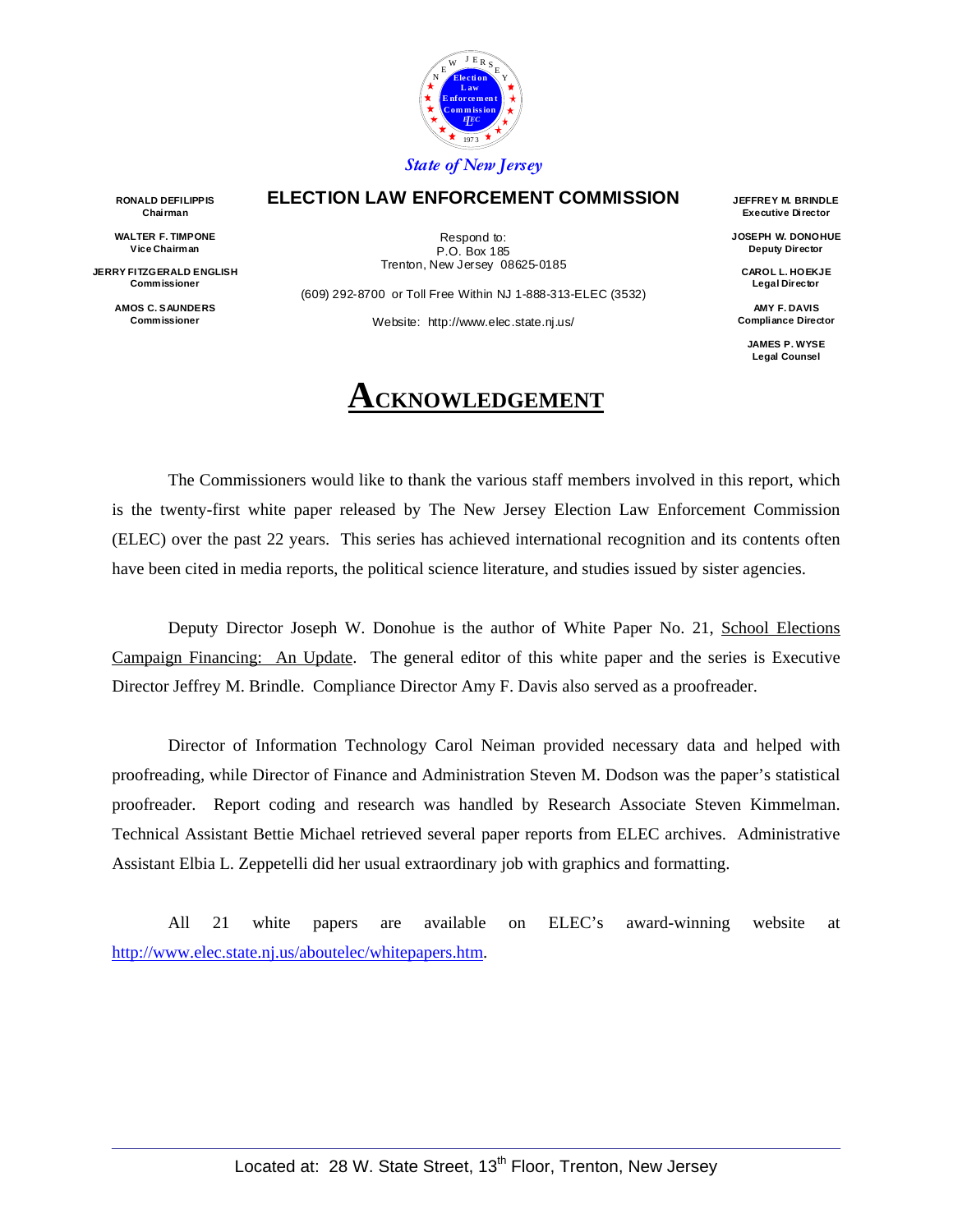#### **PAGE NO.**

| <b>CHAPTER I.</b>   |
|---------------------|
|                     |
| <b>CHAPTER II.</b>  |
|                     |
| <b>CHAPTER III.</b> |
|                     |
| <b>CHAPTER IV.</b>  |
|                     |
| <b>CHAPTER V.</b>   |
|                     |
|                     |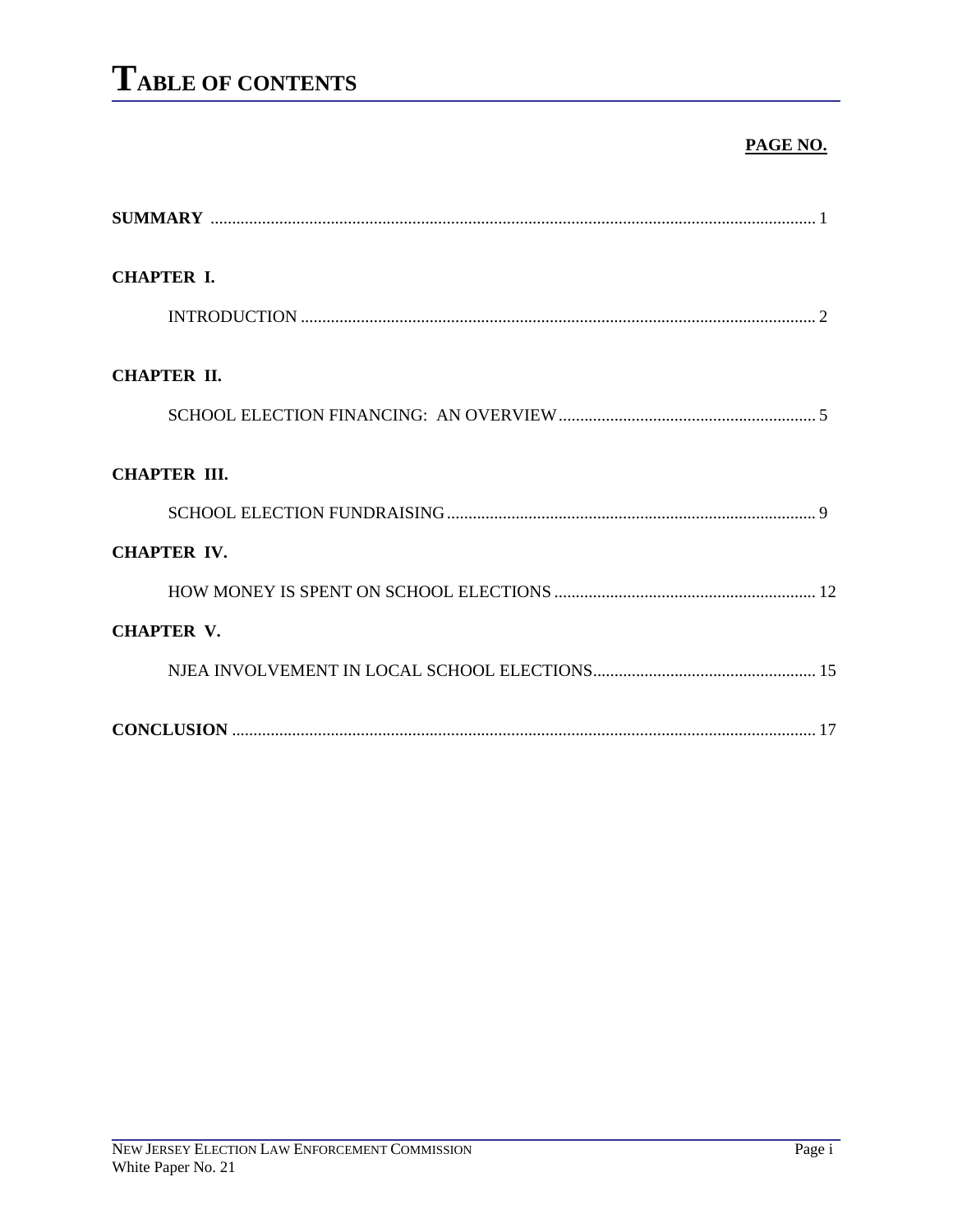### **TABLE OF CONTENTS**

#### **TABLES** PAGE NO.

| 1. |                                                                 |  |
|----|-----------------------------------------------------------------|--|
| 2. |                                                                 |  |
| 3. |                                                                 |  |
| 4. |                                                                 |  |
| 5. |                                                                 |  |
| 6. |                                                                 |  |
| 7. |                                                                 |  |
| 8. |                                                                 |  |
| 9. | Amount Provided by NJEA School Elections Committee and NJEA PAC |  |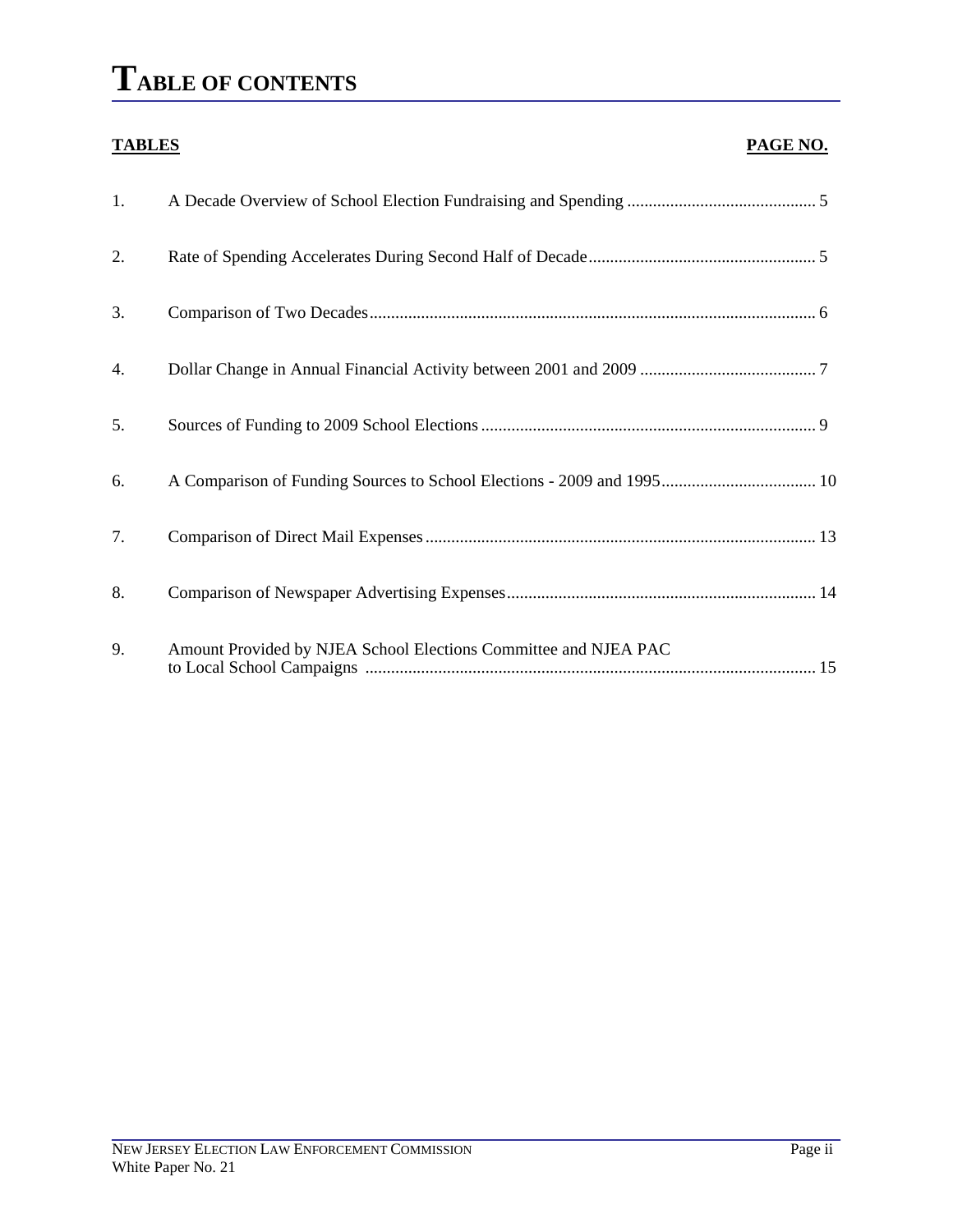### **TABLE OF CONTENTS**

### **FIGURES PAGE NO.** 1. Percentage Change in Annual Financial Activity between 2001 and 2009 .................................. 7 2. Communications Spending as Percent of Combined School Election Spending for Years 2003, 2006 and 2009..................................................................................................... 12 3. Distribution of Communication Expenses .................................................................................... 14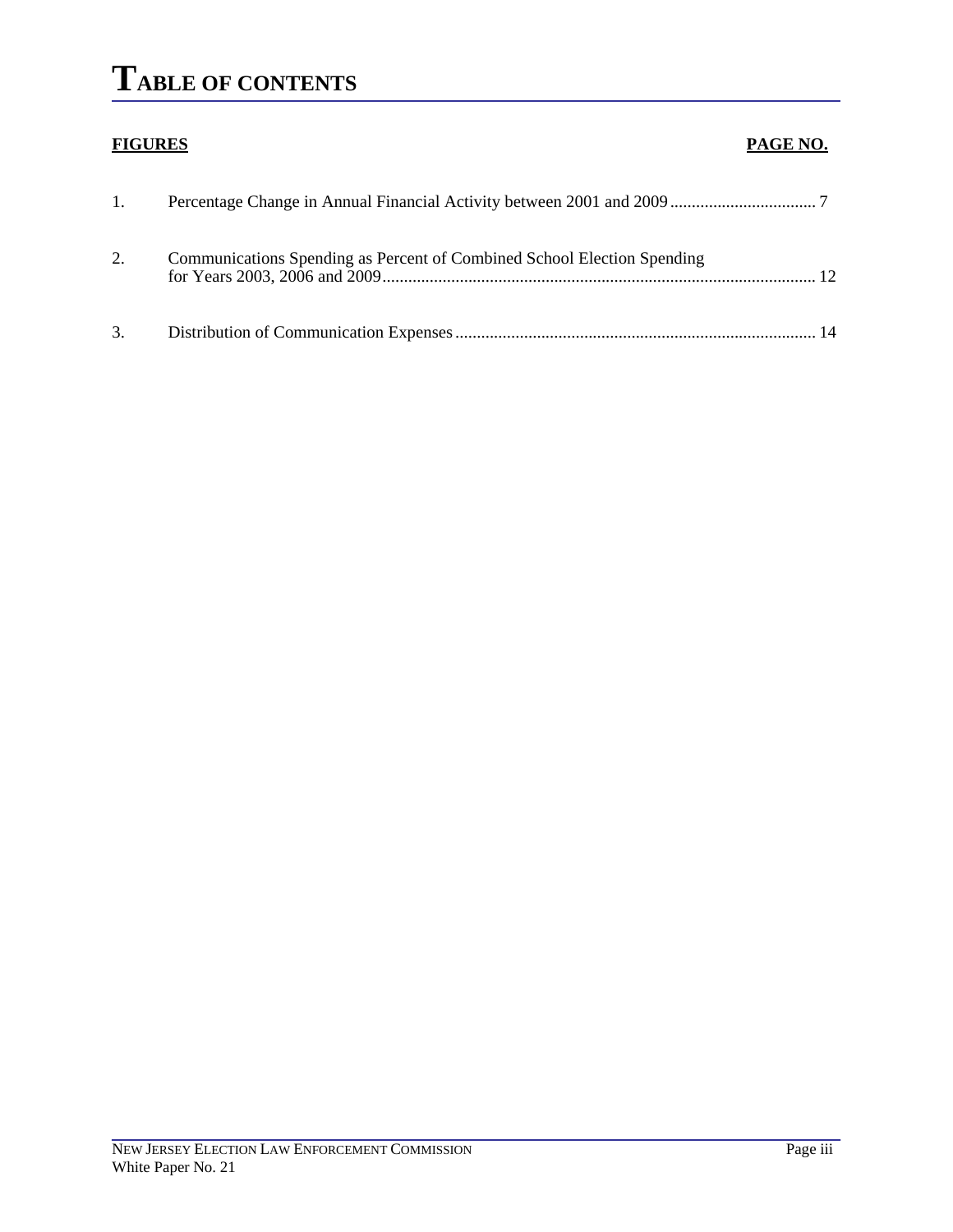### **SUMMARY**

- $\blacktriangleright$  Overall spending on local school elections during the past decade more than doubled to \$9.6 million. It jumped 125 percent from the \$4.3 million spent during the 1990s.
- ¾ Annual spending from 2000 to 2009 averaged nearly \$1 million compared to an average of \$427,123 from 1990 through 1999.
- $\triangleright$  Since ELEC began tracking school election spending totals in 1986, the least spending took place in 1992, when it totaled just \$175,912. The most spending occurred in 2009, when \$1,365,683 was invested in local school elections.
- $\triangleright$  According to preliminary data, spending in 2010 elections totaled \$555,423, the lowest since 1997. New Jersey Education Association, the largest single spender on school elections during the past decade, so far reported its lowest outlay in at least 15 years- \$114,692. At publication time, the union had not yet issued a final report for its local election political committee, which had a remaining balance of \$792,787. Another factor that may have temporarily caused spending on local school elections to drop sharply is a major shift in state education policy that could have diverted away resources. By some accounts, NJEA spent heavily on a statewide ad campaign to counter massive budget cuts and programmatic changes proposed by newly-elected Governor Chris Christie. No such expenditures were reported by NJEA PAC, the union's political action committee for state elections. If the spending did occur, it could be reported as a communication or grassroots lobbying expense by the union's lobbyists in February, when annual lobbying reports become available.
- $\triangleright$  NJEA, already a powerhouse in state races through its NJEA PAC, also has emerged as a major contributor to local school elections during the past decade through its NJEA School Elections Committee. It spent \$3.7 million during the decade- 36 percent of all spending on local school elections.
- ¾ An analysis of spending in years 2003, 2006 and 2009 found that direct mail remains, by far, the largest outlay during school elections, followed by outdoor communications and election day activities.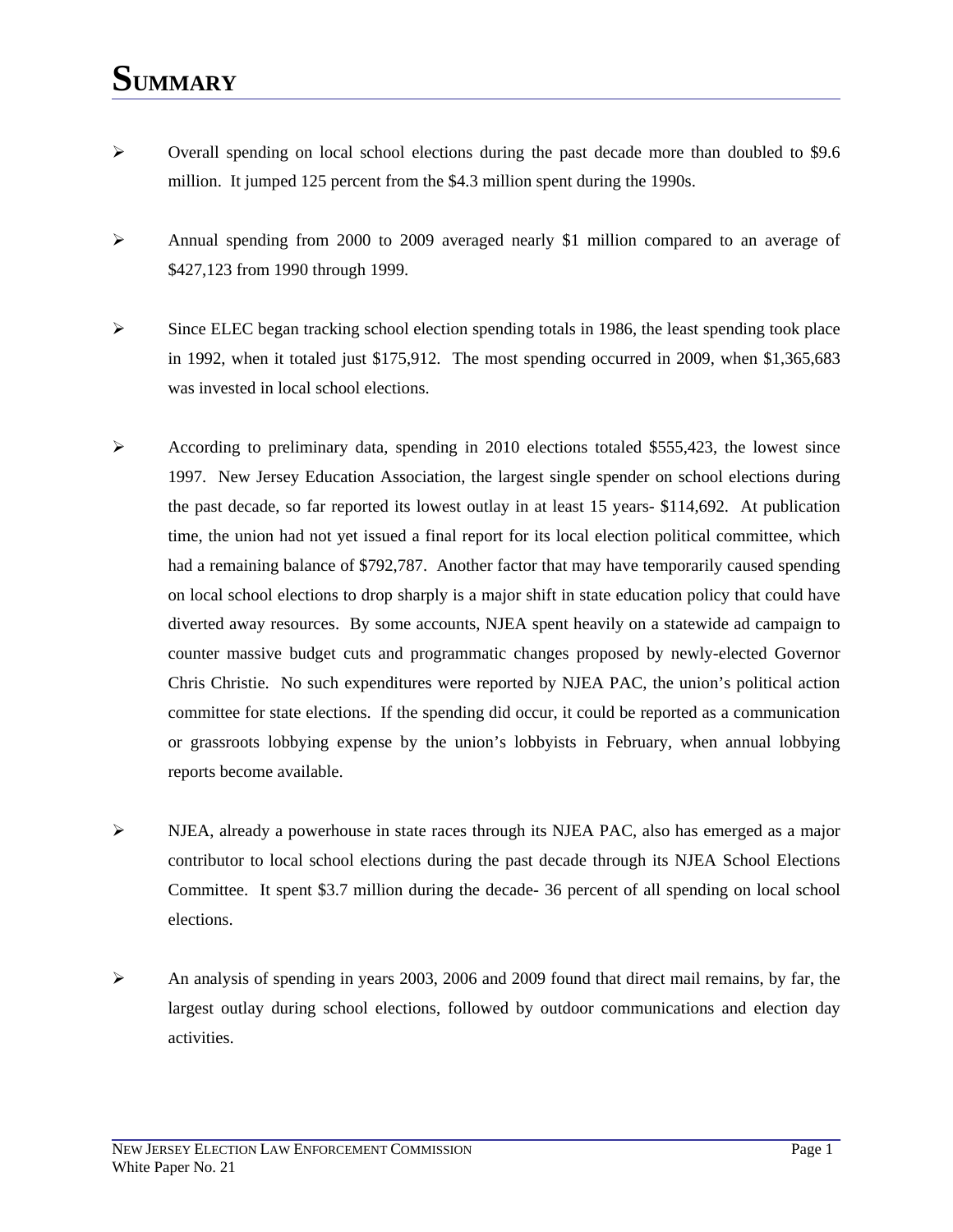### **CHAPTER I INTRODUCTION**

 New Jersey school boards rarely have faced greater challenges. The Great Recession of 2008 triggered a series of political, budgetary and programmatic changes that jarred all 604 school districts in 2010. The shockwave is likely to be felt for many years to come.

 This period of intense uncertainty has arrived at a time when local school elections already were taking on increasing importance, at least when measured by the amount of funds being poured into them.

 Between 1990 and 2000, total fundraising for school elections increased by 159 percent, according to a white paper, or issue paper, released by ELEC in April 2002 entitled "School Board Campaign Financing." (White Paper 15 is available at http://www.elec.state.nj.us/pdffiles/whitepapers/ white15.pdf.)

 This current analysis, which is considered an update to that report, found that total fundraising by school elections rose 125 percent from 2000 through 2010 (see further analysis below). While that increase is smaller than the previous decade, it occurred when other political fundraising in the state actually fell sharply.

The increased interest in school elections is not surprising given the debate involving education.

 In 2009, spending on New Jersey's school system totaled \$24.7 billion, according to the Department of Community Affairs.<sup>1</sup> About 35 percent of the latest state budget- \$10.3 billion- helps defray local school expenses. But, the lion's share- about \$12.8 billion- came from local property taxes.

 With school spending the largest single item in a state budget that contained significant deficits, it became the prime target during budget deliberations. The national recession caused a wrenching reduction in state revenues in 2008 and 2009. That forced an unprecedented \$820 million reduction in state school aid for the fiscal year that began July 1,  $2010$ .<sup>2</sup> This reduction followed a mid-year cut of \$475 million announced in February.<sup>3</sup>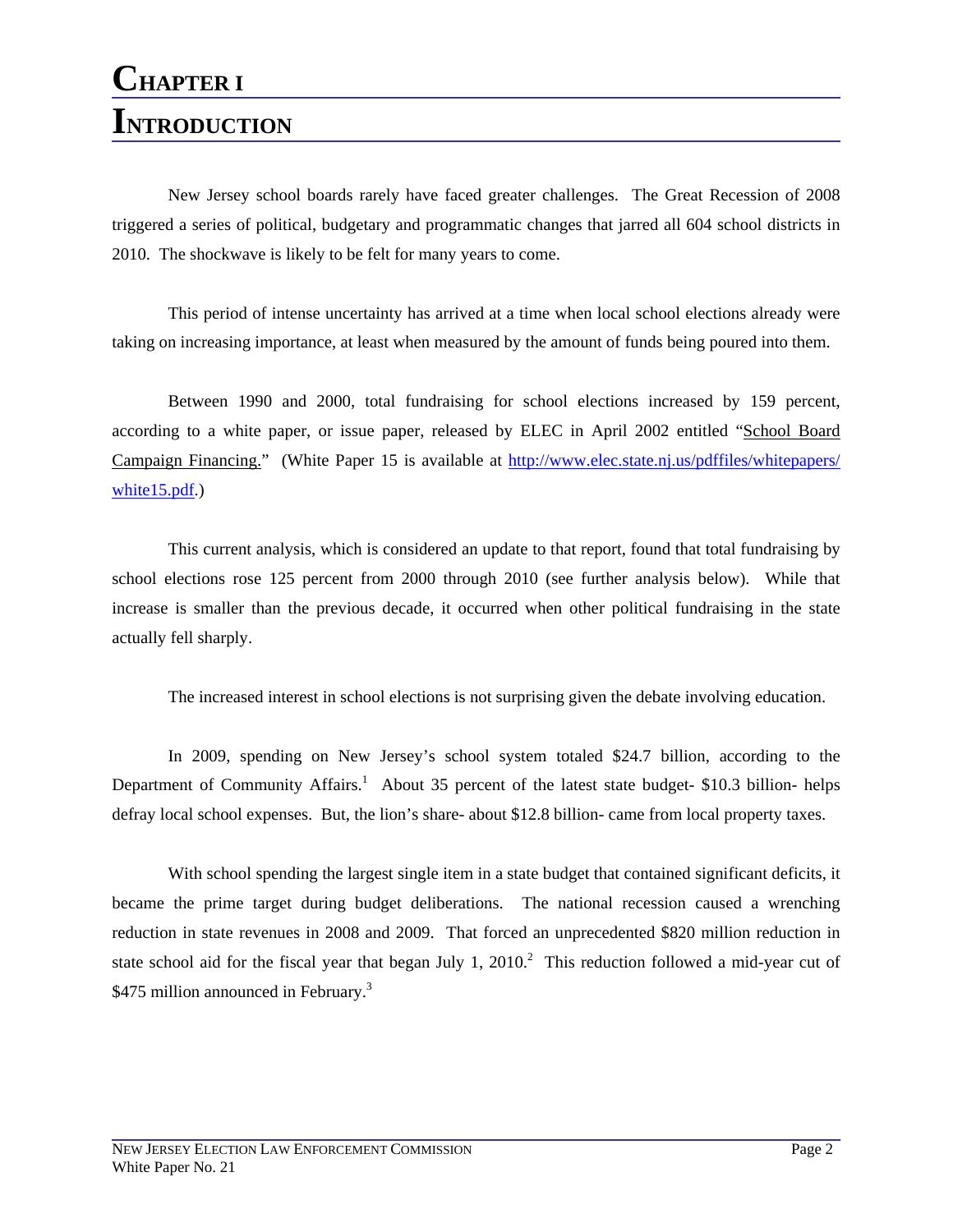The combined budget reductions caused major ripples. Raises in contracts negotiated during 2010 averaged 2.03 percent- the lowest pay increase in more than 30 years, according to the New Jersey School Boards Association.<sup>4</sup> The combined budget reductions led to an estimated 11,000 school employee early retirements and layoffs.<sup>5</sup> A survey by the New Jersey School Boards Association found that 81 percent of school officials said their districts would reduce teaching staffs.<sup>6</sup> While it did not give a break-down of school district job cuts, the Bureau of Labor Statistics found that the number of state and local government jobs in the Garden State fell by nearly 26,000- about 4 percent- to 620,300 between September 2009 and September 2010.<sup>7</sup> Nationally, as many as  $100,000$  to 300,000 education jobs were at risk across the nation.<sup>8</sup>

 In April 2010, 222 of 538 local school budgets, or 41.3 percent, were approved by voters- the lowest number since  $1976$ .<sup>9</sup>

 Confronted by harsh economic realities, newly-elected Governor Chris Christie arrived in office last January intending to seek deep cuts in educational budgets and a massive overhaul of educational programs. These include an expansion of charter schools, a proposal to tie teacher salaries to performance, ending tenure for bad teachers, a 2.5 percent cap on property tax levies, cost savings from health insurance and pension benefits givebacks in school districts, and a possible shift of school board elections from April to November. At the time of this printing, most of these issues remain unresolved.

 Further complicating the outlook for school districts was a lawsuit filed June 8 by the Education Law Center of Newark to restore the more than \$1 billion cut from the 2010 school budgets.

 Marie Bilik, executive director of the New Jersey School Boards Association, aptly summed up the situation that now envelops school districts. "This has been a year unlike any we've ever seen before," she said.  $10$ 

 With rapid and dramatic changes sweeping through school districts throughout New Jersey, the 4,747 school board members statewide face unprecedented challenges. For that reason alone, school elections will take on more importance in years to come. And if trends continue, funding of school elections is likely to keep rising at a steady rate.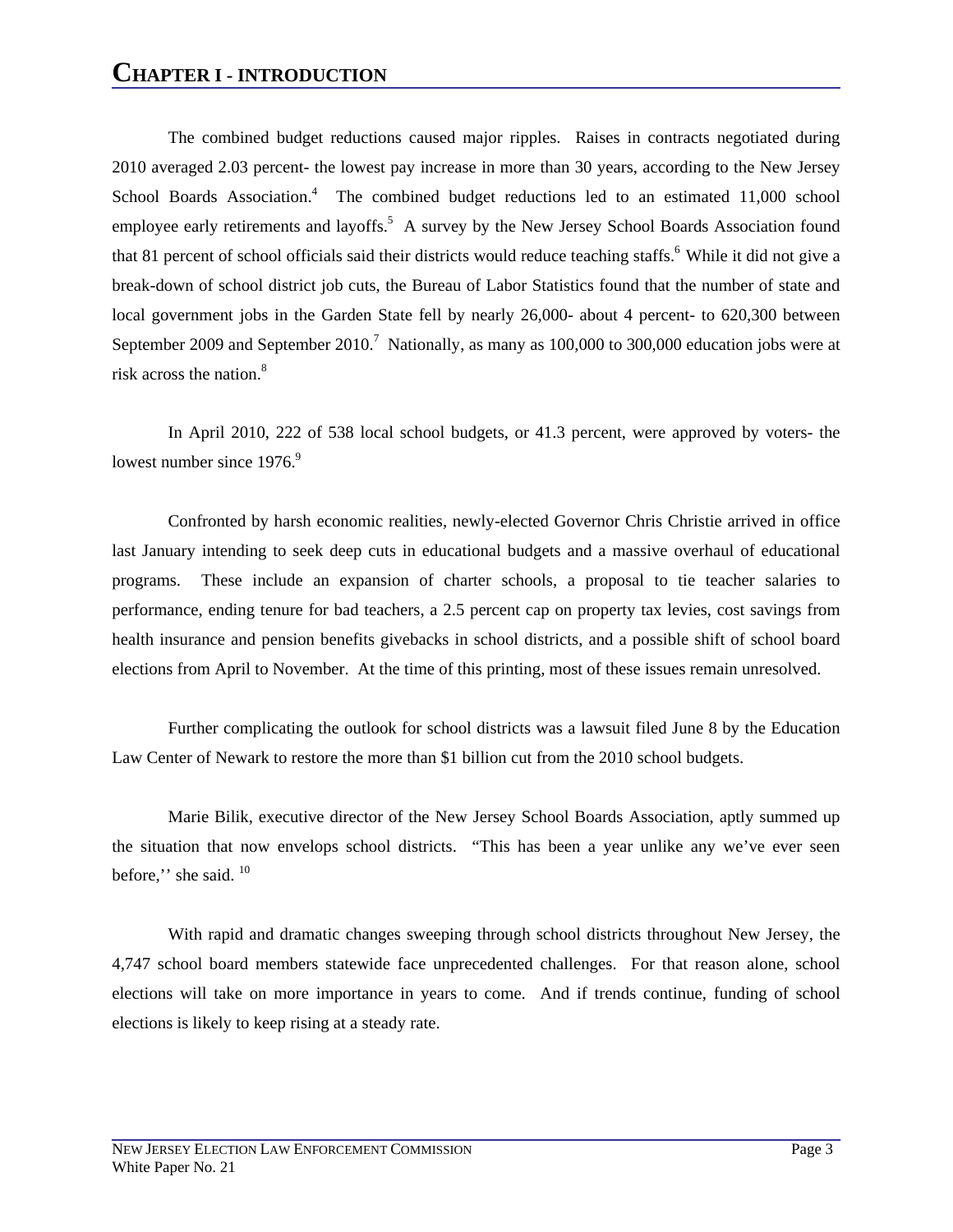- 1. "2009 Property Tax and Statewide Spending Summary"-www.state.nj.us/dca/lgs/taxes/09\_data/ 09taxsummary.htm.
- 2. Fiscal 2011 Budget in Brief, March 16, 2010, p. 71.
- 3. Governor's Office press release, February 11, 2010, p. 2.
- 4. "Teacher Raises Falling to All-Time Low"- New Jersey School Boards Association, August 12, 2010.
- 5. "Schools Coping, in Spite of Steep Cuts" The Record, September 12, 2010.
- 6. "Schools to Reopen With Fewer Teachers, Larger Class Sizes"- New Jersey School Boards Association, August 10, 2010.
- 7. "Employees on nonfarm payrolls by state and selected industry sector, seasonally adjusted"- Bureau of Labor Statistics, October 22, 2010.
- 8. Nick Anderson, Washington Post, May 27, 2010.
- 9. "Voters Reject Most School Budgets"- New Jersey School Boards Association, April 22, 2010.
- 10. Rita Giordano, James Osborne and Maya Rao, The Philadelphia Inquirer, April 22, 2010, p. B4.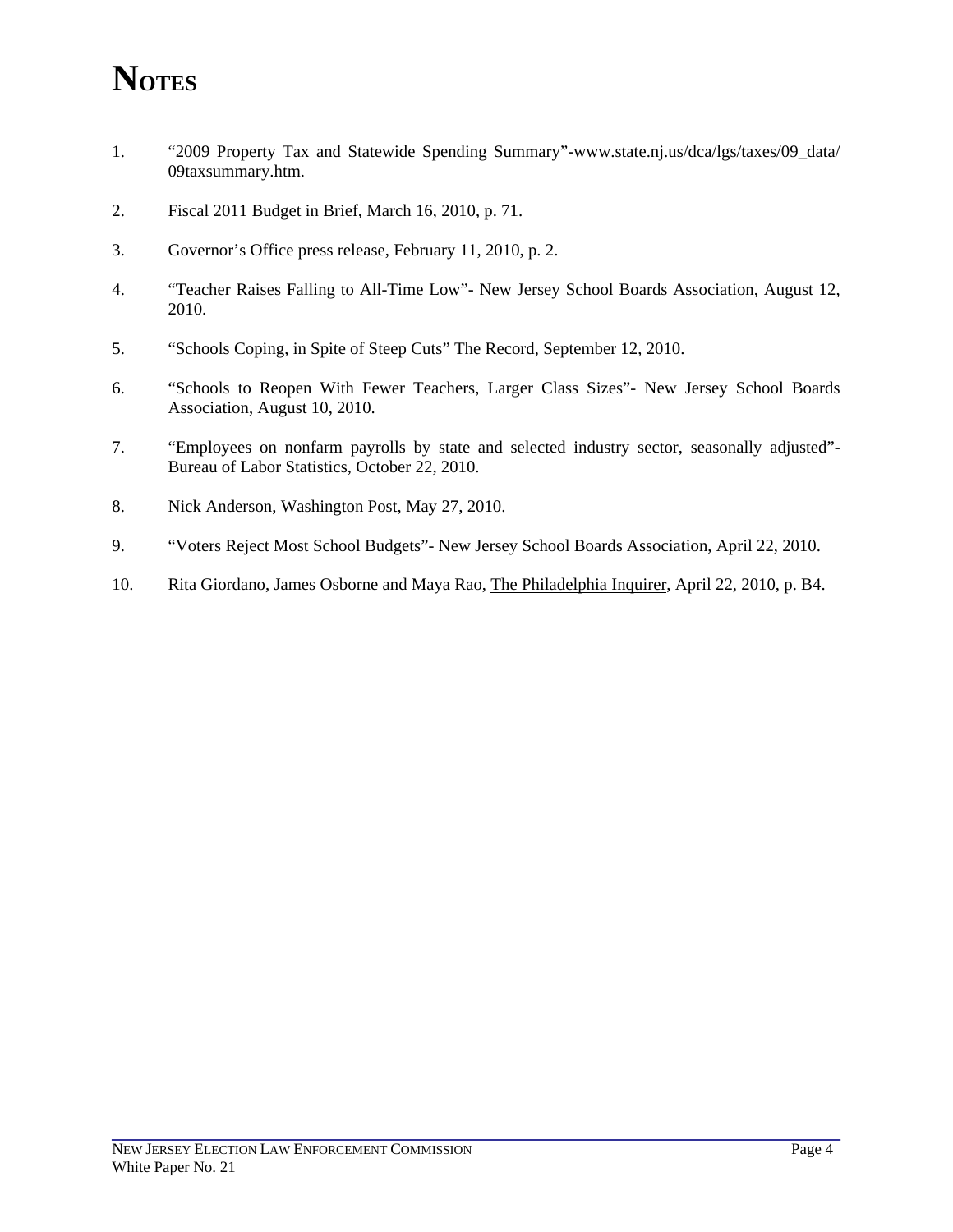### **CHAPTER II SCHOOL ELECTION FINANCING: AN OVERVIEW**

 While 2010 was an exception, overall spending on school elections generally climbed during the past decade. Three of the four highest spending years ever occurred during the past five years.

| <b>YEAR</b>           | <b>RAISED</b>              | % CHANGE | <b>SPENT</b>               | % CHANGE |
|-----------------------|----------------------------|----------|----------------------------|----------|
| 2010*                 | $\mathbb{S}$<br>1,382,774  | $-7%$    | \$<br>555,423              | $-59%$   |
| 2009                  | \$<br>1,481,435            | 2%       | \$<br>1,365,683            | 10%      |
| 2008                  | $\mathbb{S}$<br>1,446,691  | 1%       | $\mathcal{S}$<br>1,242,057 | 30%      |
| 2007                  | $\mathbb{S}$<br>1,429,301  | $-10%$   | $\mathbb{S}$<br>952,667    | $-24%$   |
| 2006                  | \$<br>1,594,909            | 22%      | \$<br>1,249,311            | 38%      |
| 2005                  | $\mathcal{S}$<br>1,307,126 | $-13%$   | $\mathcal{S}$<br>906,521   | $-10%$   |
| 2004                  | $\mathbb{S}$<br>1,503,464  | 19%      | $\mathcal{S}$<br>1,011,427 | 31%      |
| 2003                  | $\mathbb{S}$<br>1,265,900  | 20%      | $\mathcal{S}$<br>771,341   | $-15%$   |
| 2002                  | $\mathbb{S}$<br>1,056,692  | 54%      | $\mathcal{S}$<br>909,700   | 56%      |
| 2001                  | \$<br>686,412              | $-9%$    | \$<br>584,579              | $-7%$    |
| 2000                  | \$<br>757,929              | $-2%$    | \$<br>630,481              | $-17%$   |
| * Preliminary numbers |                            |          |                            |          |

**Table 1 A Decade Overview of School Election Fundraising and Spending**

*Source: New Jersey Election Law Enforcement Commission* 

 Spending from 2005 through 2009 averaged nearly \$1.1 million- 46 percent higher than the average for the previous half decade.

| ٦<br>n<br>I |  |
|-------------|--|
|-------------|--|

#### **Rate of Spending Accelerates During Second Half of Decade**

| <b>PERIOD</b> | <b>5-YEAR AVERAGE</b> | <b>DIFFERENCE</b> |
|---------------|-----------------------|-------------------|
| 2005-2009     | \$1,143,248           | 46%               |
| 2000-2004     | 781,506               |                   |

 While final numbers for 2010 still are not available, there was less reported spending in 2010 than any time since 1997. However, the low number could be misleading.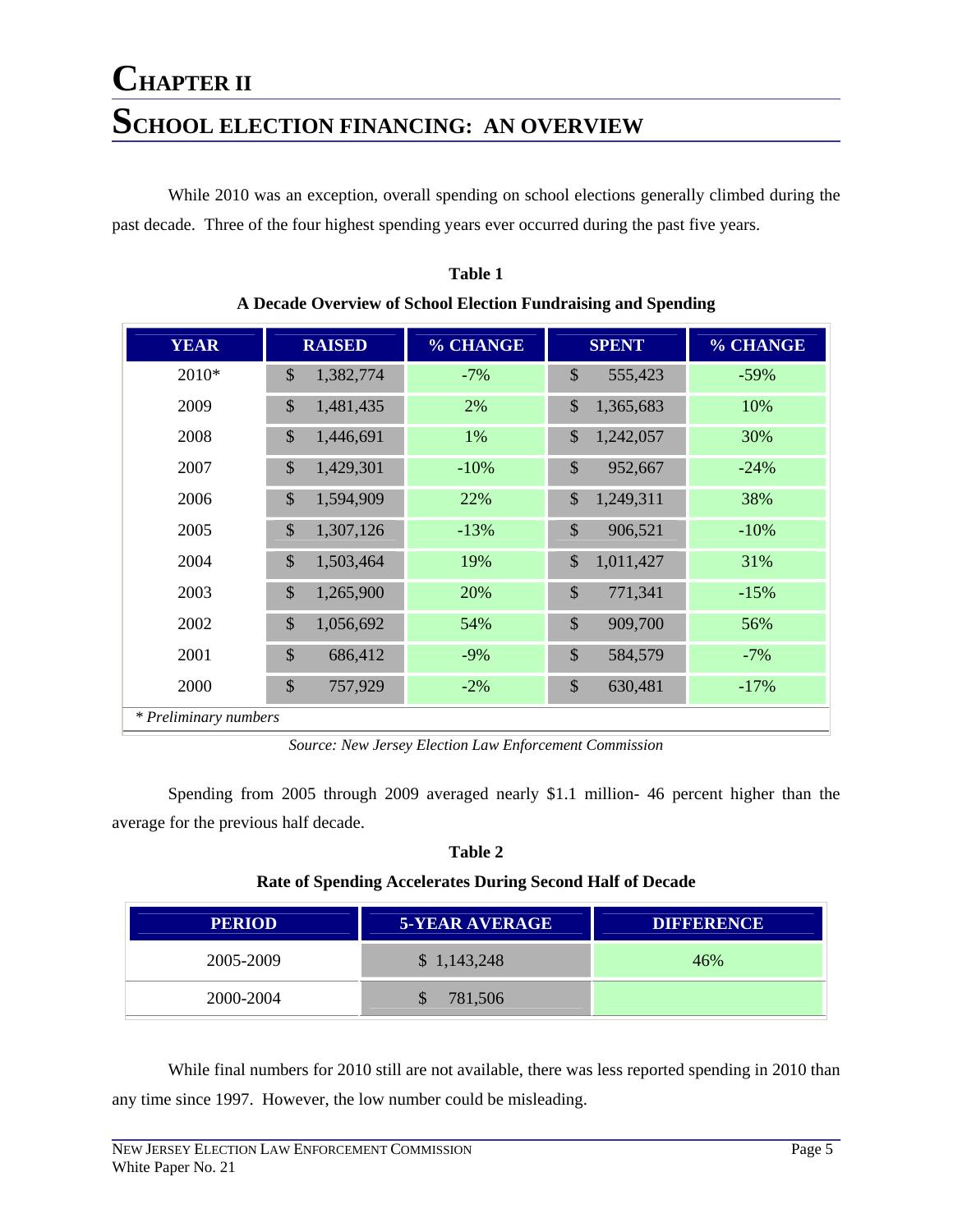### **CHAPTER II - SCHOOL ELECTION FINANCING: AN OVERVIEW**

 New Jersey Education Association, a statewide school employees union and already a major political powerhouse in state elections through its NJEA PAC, has been the largest single spender in school elections during the past decade. Using its New Jersey Education Association School Elections Committee, a political committee set up solely for participation on school elections, it reported spending less than \$115,000 in 2010 after spending a net annual average of nearly \$354,402 the previous ten years. It has been suggested that millions of dollars more have been spent on broadcasting advertising in 2010, though union leaders maintain this figure is exaggerated. No one will know until the union files its annual disclosure report on lobbying activities in February. Whatever the amount spent, some might informally count those outlays in a tally of 2010 school election spending.

 The increase in annual financial activity in school elections is even more stark when compared to the previous decade. Between 2000 and 2009, more than \$9.6 million was spent on school elections- 125 percent more than the \$4.3 million spent during the previous decade. The decade long average was more than twice the previous decade- \$962,377 versus \$427,123.

| Table 3                          |
|----------------------------------|
| <b>Comparison of Two Decades</b> |

| <b>PERIOD</b> | <b>10-YEAR TOTAL</b> | <b>10-YEAR AVERAGE</b> |
|---------------|----------------------|------------------------|
| 2000-2009     | \$9,623,767          | \$962,377              |
| 1990-1999     | \$4,271,225          | \$427,123              |

 It should be noted that compared to fundraising by candidates for such offices as governor, legislator, or county executive, the financial activity of school board candidates is relatively meager. However, the rate of increase in spending is fairly dramatic, particularly when compared to other campaigns. One reason might be that while local boards of education are permitted to enact "pay-toplay" restrictions for public contractors, only a handful have done so, according to the Department of State. $<sup>1</sup>$ </sup>

 Annual fundraising for school elections was higher in 2010 than in 2005, when new pay-to-play restrictions began taking effect. But fundraising by state and county political parties, which are subject to the rules that can cap donations at \$300 for many contractors, declined by roughly 30 percent over the same period.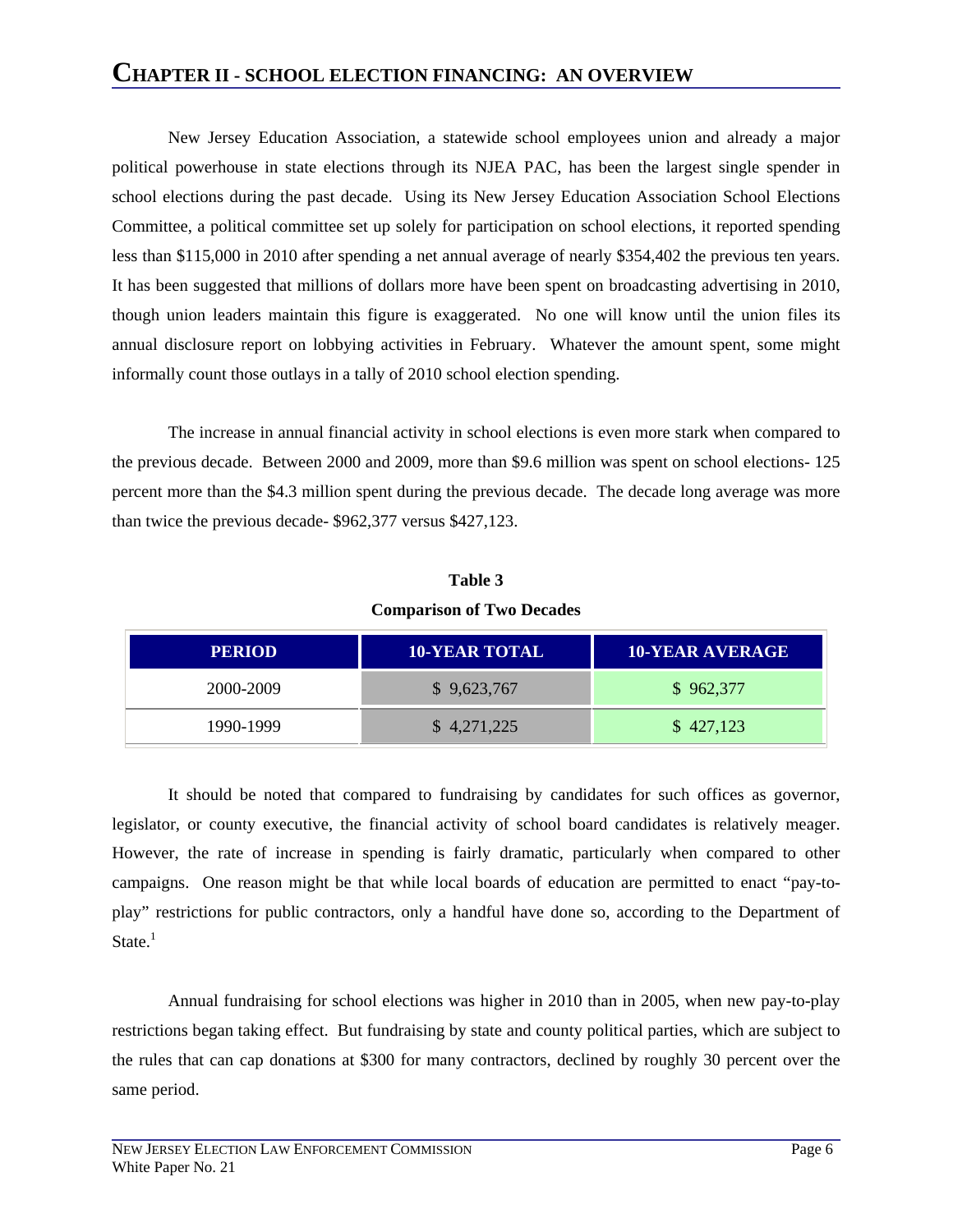A comparison between 2001 and 2009 fundraising totals further reinforces this point. Fundraising jumped by 116 percent for school board elections during that period. But fundraising rose just 1 percent for Assembly candidates, while fundraising fell 78 percent by the Democratic State Committee and dropped 64 percent for the Republican State Committee.

| <b>School Elections</b>           | <b>RAISED</b>    | <b>DIFFERENCE</b><br><b>SPENT</b> |                            | <b>DIFFERENCE</b> |
|-----------------------------------|------------------|-----------------------------------|----------------------------|-------------------|
| 2009                              | \$<br>1,481,435  | \$<br>795,023                     | \$<br>1,365,683            | \$<br>780,804     |
| 2001                              | \$<br>686,412    | 116%                              | \$<br>584,879              | 133%              |
| <b>Assembly</b>                   |                  |                                   |                            |                   |
| 2009                              | 18,043,668<br>\$ | \$<br>191,154                     | 15,810,133<br>$\mathbb{S}$ | \$<br>1,406,901   |
| 2001                              | 17,852,514<br>\$ | 1%                                | 14,403,232<br>$\mathbb{S}$ | 10%               |
| <b>Democratic State Committee</b> |                  |                                   |                            |                   |
| 2009                              | \$<br>6,094,510  | \$ (22,094,558)                   | \$<br>6,107,325            | \$ (22,510,070)   |
| 2001                              | \$28,189,068     | $-78%$                            | \$28,617,395               | $-79%$            |
| <b>Republican State Committee</b> |                  |                                   |                            |                   |
| 2009                              | \$<br>1,677,211  | (3,041,897)<br>$\mathbb{S}$       | \$<br>1,477,299            | $$$ (3,860,681)   |
| 2001                              | \$<br>4,719,108  | $-64%$                            | \$<br>5,337,980            | $-72%$            |

**Table 4 Dollar Change in Annual Financial Activity between 2001 and 2009** 

*Source: New Jersey Election Law Enforcement Commission* 

#### **Figure 1**

#### **Percentage Change in Annual Financial Activity between 2001 and 2009**



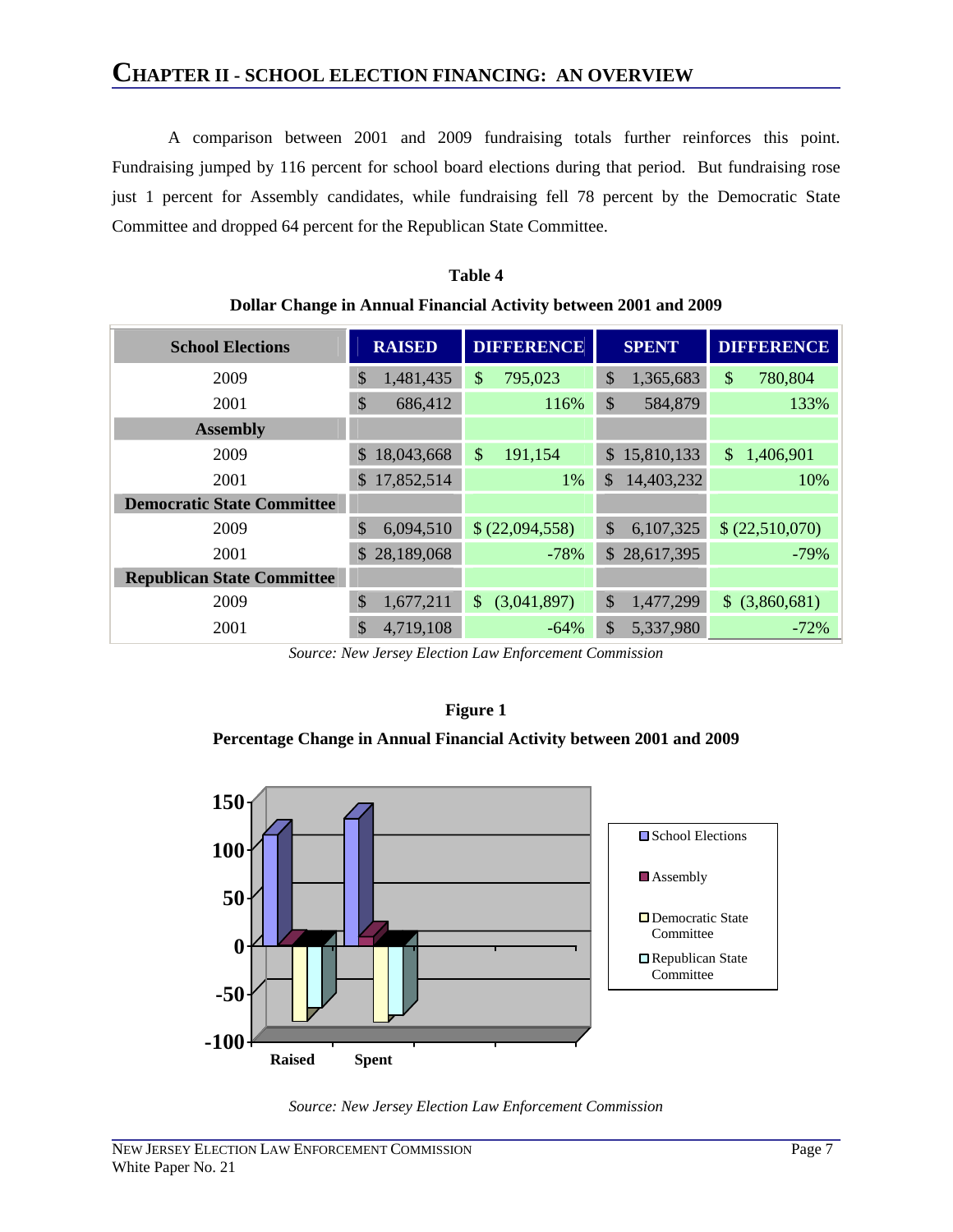1. On 9/12/10, the department's online list of local pay-to-play ordinances (See www.state.nj.us/state/secretary/ordinance.html#1) listed only three school boards that had enacted pay-to-play laws- Riverton, Downe Township and Barnegat Township.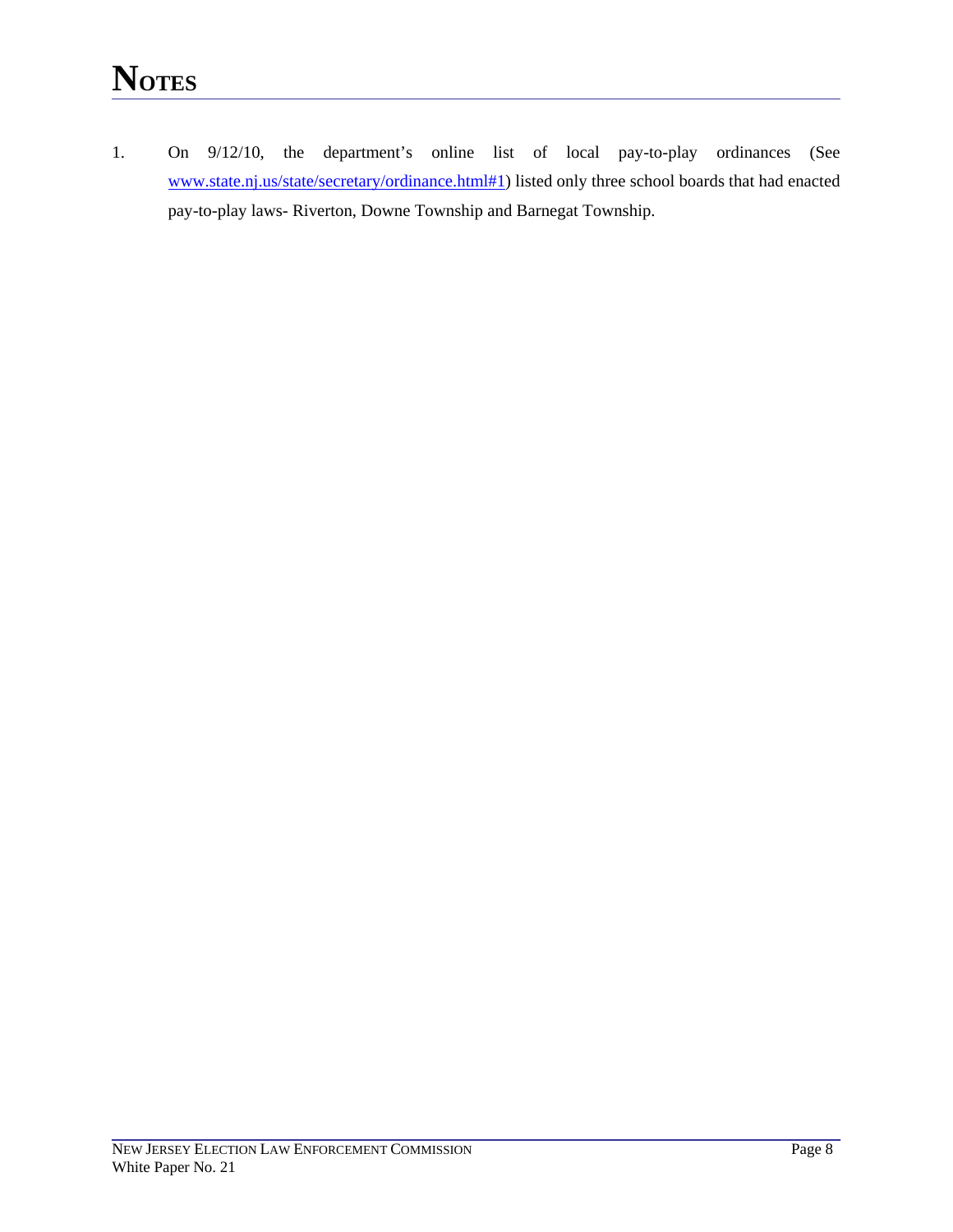### **CHAPTER III SCHOOL ELECTION FUNDRAISING**

#### **Sources of Contributions to School Elections**

 In 2009, the New Jersey Election Law Enforcement Commission, for the first time, began adding donations to school elections to its online disclosure database. The database can be searched by the public through its website (www.elec.state.nj.us). The first batch of data included more than \$1 million in donations to 2009 campaigns.

| <b>SOURCE OF FUNDING</b>         | <b>AMOUNT</b>            | <b>PERCENT OF</b><br><b>TOTAL</b> |
|----------------------------------|--------------------------|-----------------------------------|
| Union                            | 744,512<br>$\mathbb{S}$  | 70.6%                             |
| Individual                       | 177,238<br>$\mathcal{S}$ | 16.8%                             |
| Campaign Fund                    | $\mathbb{S}$<br>51,015   | 4.8%                              |
| <b>Ideological PAC</b>           | \$<br>39,765             | 3.8%                              |
| <b>Business</b>                  | 17,116<br>\$             | 1.6%                              |
| <b>Political Party Committee</b> | \$<br>15,562             | 1.5%                              |
| <b>Business PAC</b>              | $\mathcal{S}$<br>5,000   | 0.5%                              |
| Miscellaneous                    | $\mathcal{S}$<br>2,290   | 0.2%                              |
| <b>Union PAC</b>                 | \$<br>2,250              | 0.2%                              |
| <b>Grand Total</b>               | \$1,054,748              | 100%                              |

#### **Table 5**

#### **Sources of Funding to 2009 School Elections**

*Source: New Jersey Election Law Enforcement Commission* 

 The largest source of funding was the New Jersey Education Association, which used its NJEA School Elections Committee to funnel money into local elections. The \$744,512 spent by the union on 2009 elections was the most ever.

 Individuals were the second largest source of funding at \$177,238 followed by campaign funds of non-school elections at \$51,015.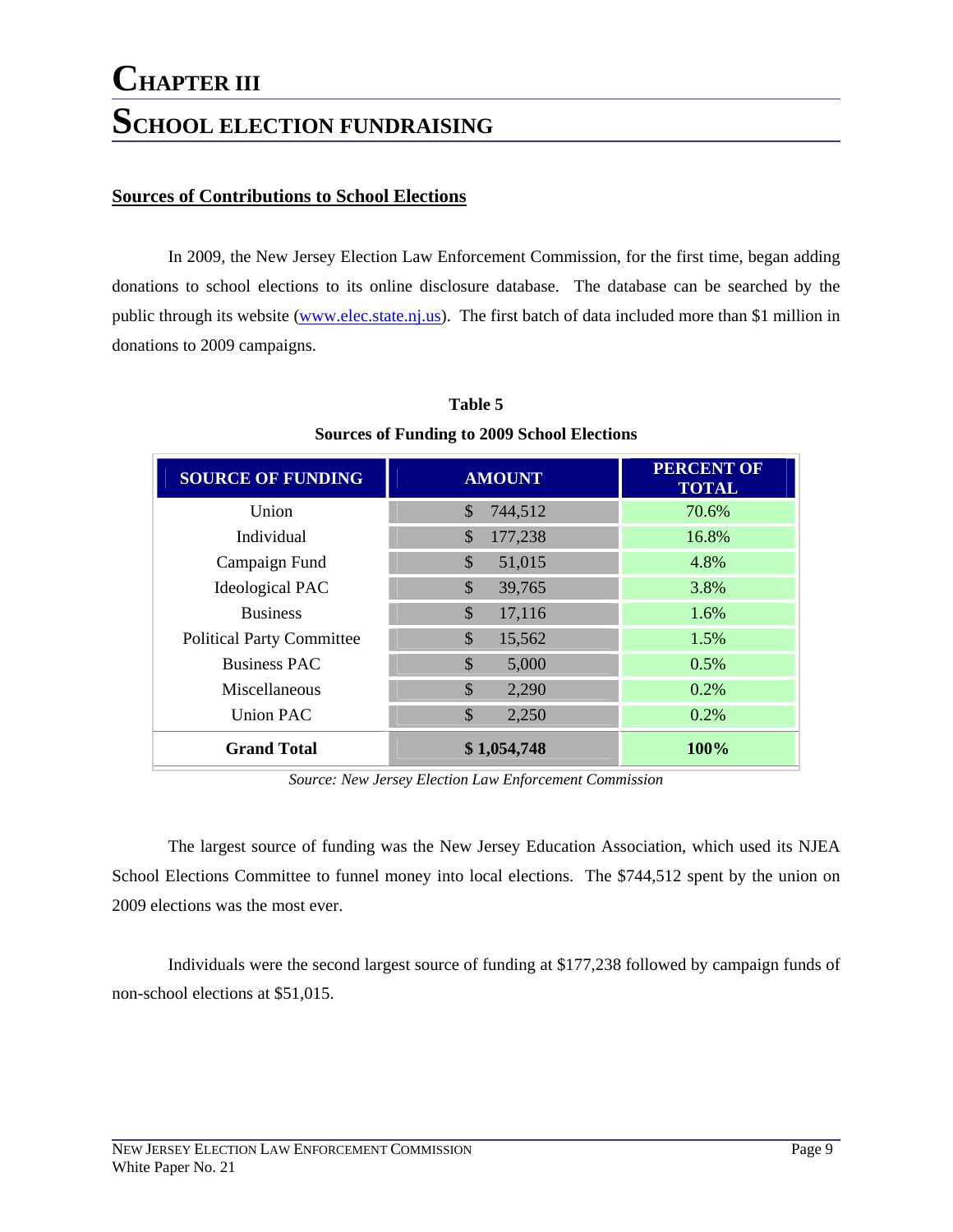While there is no directly comparable figures from past years, ELEC, in its previous white paper, did analyze \$492,043 from the top 10 school board races in 1995. The following chart compares the sources of funding for the two years.

|                                     | 2009                         |                                      | 1995                                |                         |                                      |
|-------------------------------------|------------------------------|--------------------------------------|-------------------------------------|-------------------------|--------------------------------------|
| <b>SOURCE OF</b><br><b>FUNDING</b>  | <b>AMOUNT</b>                | <b>PERCENT</b><br>OF<br><b>TOTAL</b> | <b>SOURCE OF</b><br><b>FUNDING</b>  | <b>AMOUNT</b>           | <b>PERCENT</b><br>OF<br><b>TOTAL</b> |
| Union                               | \$<br>744,512                | 70.6%                                | Union                               | \$308,050               | 62.6%                                |
| Individual                          | \$<br>177,238                | 16.8%                                | Individual                          | $\mathbb{S}$<br>68,224  | 13.9%                                |
| Campaign Fund                       | $\mathcal{S}$<br>51,015      | 4.8%                                 | <b>Political Party</b><br>Committee | \$<br>62,815            | 12.8%                                |
| <b>Ideological PAC</b>              | $\mathcal{S}$<br>39,765      | 3.8%                                 | <b>Business</b>                     | $\mathcal{S}$<br>38,456 | 7.7%                                 |
| <b>Business</b>                     | $\mathbf{\hat{S}}$<br>17,116 | 1.6%                                 | Campaign Fund                       | \$<br>13,098            | 2.7%                                 |
| <b>Political Party</b><br>Committee | $\mathbb{S}$<br>15,562       | 1.5%                                 | Political<br>Committee              | \$<br>1,400             | 0.3%                                 |
| <b>Business PAC</b>                 | $\mathbb{S}$<br>5,000        | 0.5%                                 |                                     |                         |                                      |
| Miscellaneous                       | $\mathbb{S}$<br>2,290        | 0.2%                                 |                                     |                         |                                      |
| <b>Union PAC</b>                    | $\mathbb{S}$<br>2,250        | 0.2%                                 |                                     |                         |                                      |
| <b>Grand Total*</b>                 | \$1,054,748                  | 100%                                 |                                     | \$492,043               | <b>100%</b>                          |

#### **Table 6 A Comparison of Funding Sources to School Elections - 2009 and 1995**

 What this shows is the two main sources- unions and individuals- continued to rank one and two, respectively.

 One noticeable shift in fundraising is that political party committees now give significantly less, both monetarily and on a percentage basis. One of the points made by the previous white paper was the surge in political party support for school board candidates during the previous decade.

 This trend seems to have reversed. Donations dropped from \$62,815 (12.8 percent) in 1995, to \$15,562 (1.5 percent) in 2009, most likely due to shrinking coffers related to "pay-to-play" restrictions now applied to many public contractors. Donations from campaign accounts of non-school board members to school board candidates did increase from \$13,098 in 1995 to \$51,015 in 2009. On a percentage basis, the share grew from 2.7 percent to 4.8 percent. But even if political party and campaign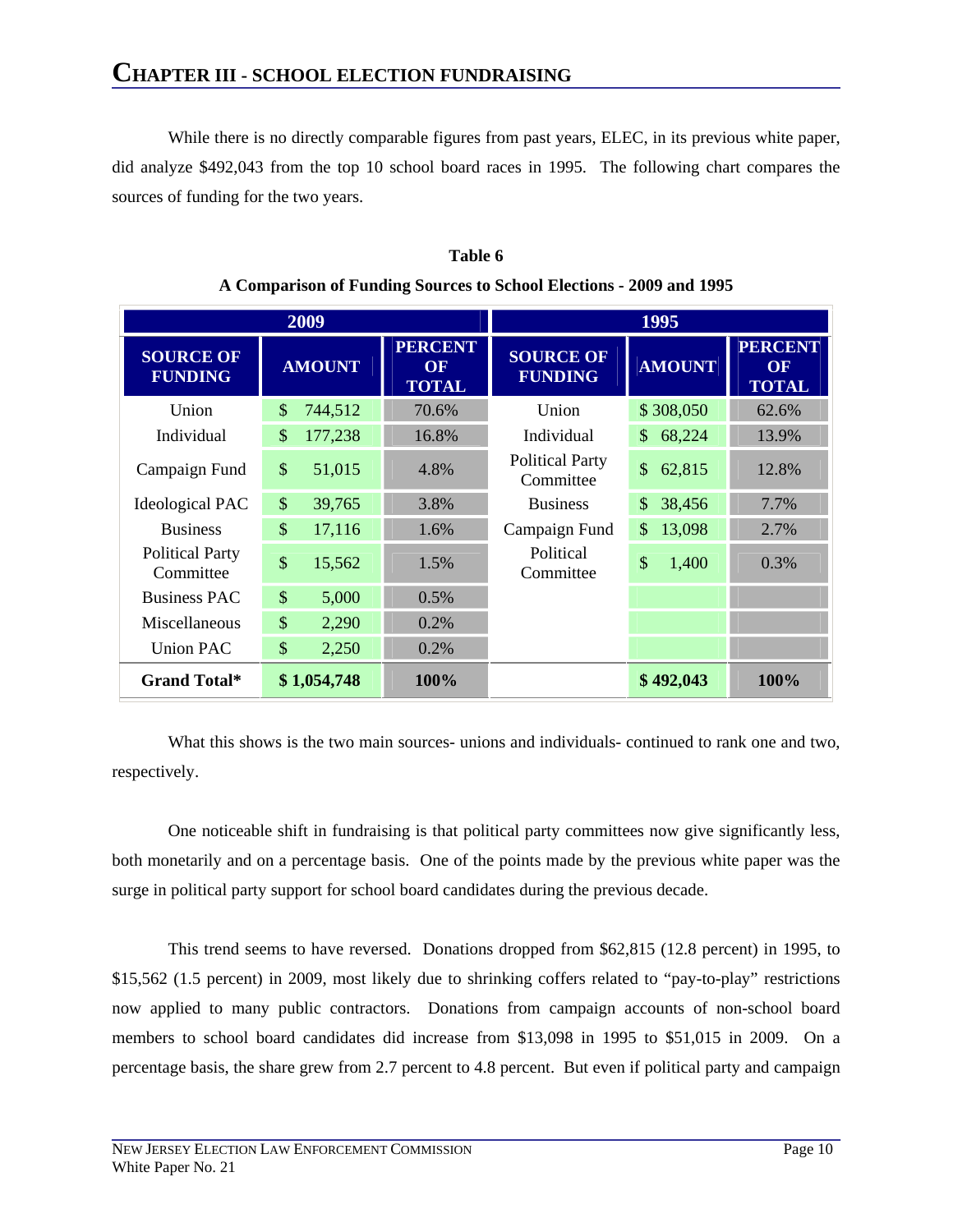funds are lumped together as "partisan" sources of campaign cash, the overall share dropped from 15.5 percent in 1995 to 6.3 percent in 2009.

 One caveat should be noted. Ideological political action committees (PACs), with names such as Committee for Quality Government PAC and Hackensack PAC, have become a new source of contributions for school board candidates. They gave \$39,765 to candidates in 2009- 3.8 percent of their total. In 1995, they gave nothing.

 These types of PACs generally are used to promote ideological positions rather than promote political party agendas. However, in recent years, ELEC has noticed that some of these PACs appear to be mere extensions of local parties. The Commission, in a bipartisan vote, has recommended legislation that would require more people to register when PACs are formed- perhaps as many as nine versus the current requirement for at least two. The Federal Election Commission uses a similar requirement to discourage partisan manipulation of special interest PACs.

 It is not clear whether any of the ideological PACs who gave in 2009 are affiliated with a local party. But even if one assumed all the ideological PAC money was controlled by partisan interests, partisan giving, on a percentage basis, still would be down from 1995- 10.1 percent versus 15.8 percent. Despite the falloff, partisan giving still remains higher than in 1990, when less than 4 percent came from partisan coffers.

 The comparison of the two years also shows donations by businesses are lower, perhaps because of the economic downturn. Businesses gave \$38,456 in 1995- 7.7 percent of the total. By contrast, they gave \$22,116 in 2009- just 2.1 percent.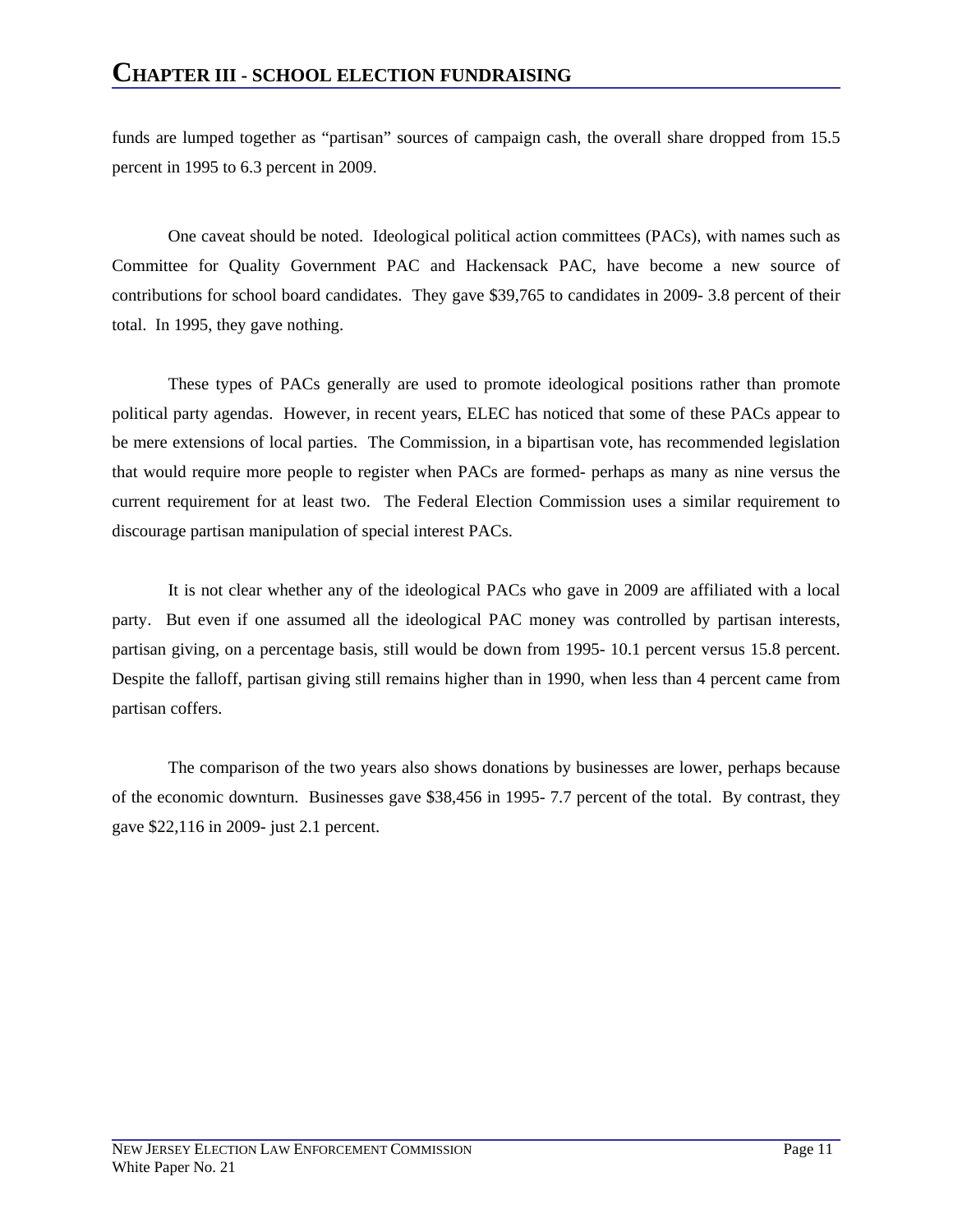### **CHAPTER IV HOW MONEY IS SPENT ON SCHOOL ELECTIONS**

 As mentioned earlier in this white paper, spending on school elections increased dramatically during the past decade compared to the previous 10-year period. Total spending more than doubled from \$4.3 million from 1990 through 1999 to \$9.6 million from 2000 through 2009. The 10-year average also doubled from \$427,123 to \$962,377 for each decade, respectively.

 For insight into how school board candidates and the NJEA spend their money, a detailed analysis of expenditures was performed for three years- 2003, 2006 and 2009. The previous research report, "School Board Campaign Financing," was limited to data from just the top ten school board contests in each year. The analysis includes all expenditures for the three years examined closely.

 Data from the latest decade shows that despite significantly more spending, one trend has held firm since the last decade- the cost of communications remains the major area of expense for candidates.

 All expenditure data from the three years (2003, 2006 and 2009) was reviewed and combined for analytical purposes. It shows candidates spent nearly \$1.6 million on communications- 70 percent of their total outlays during those three years. Other expenses totaled \$715,161, or 30 percent.



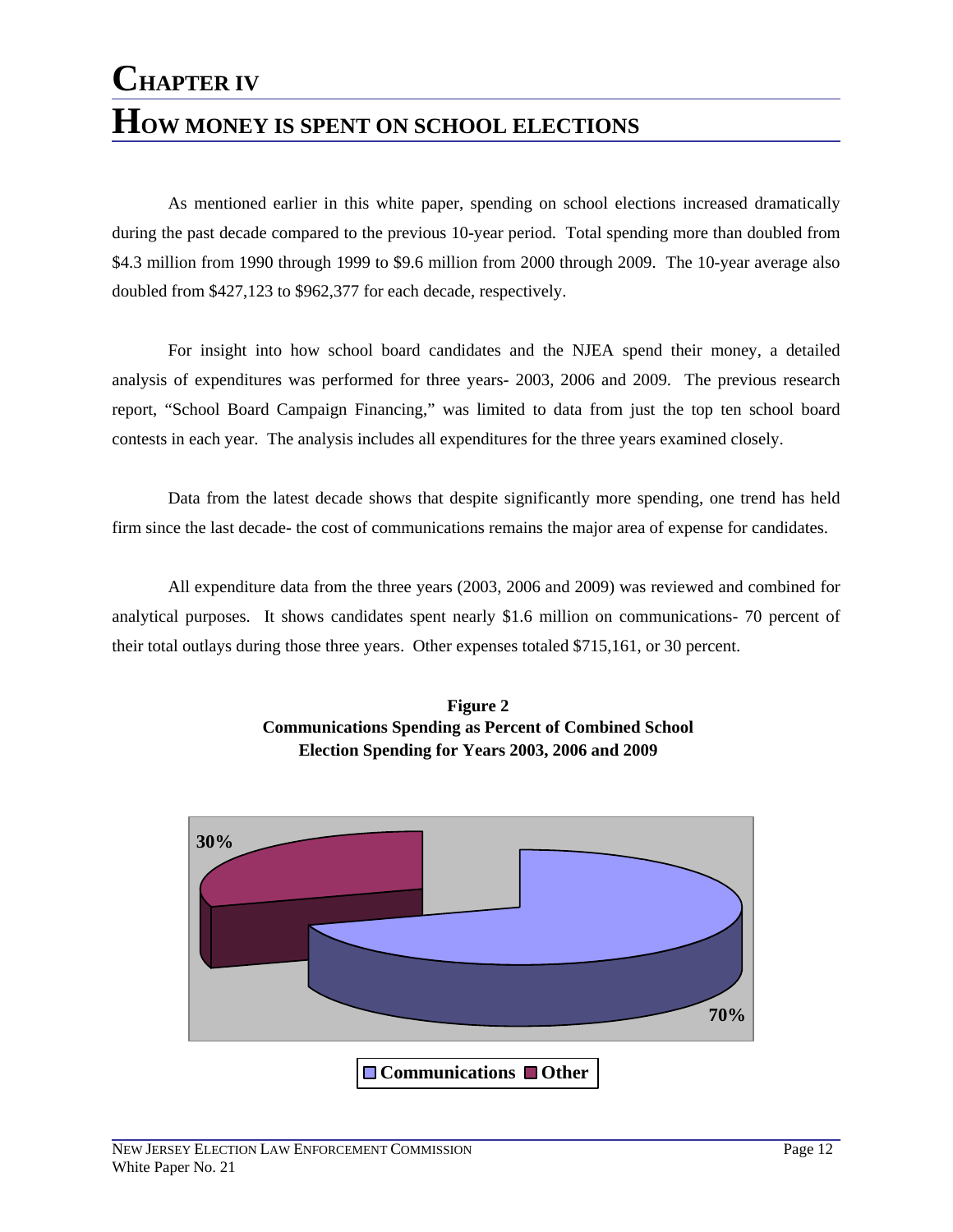### **CHAPTER IV - HOW MONEY IS SPENT ON SCHOOL ELECTIONS**

 Communications include direct mail, outdoor communications, newspaper advertisements, cable television, internet, radio and network television. Other expenses include election day activities, fundraising, consultants, administration, polling and entertainment.

 In an analysis of combined outlays for 1990, 1995 and 2000, the previous white paper found that communications comprised 72 percent of total spending. So communications costs have remained roughly the same throughout the past two decades- 72 percent during the 1990s to 70 percent more recently.

 One interesting trend involves direct mail. Despite dramatic technological advances in media, direct mail remains the single largest method of communicating to voters for school board candidates. In fact, it appears to have become more important than in the past.

 It represented about 40 percent of all communications expenses, and 29 percent of total expenses during the previous decade. By comparison, it represented 79 percent of all communications during the more recent decade, and 55 percent of all expenditures.

| <b>COMBINED DIRECT MAIL</b><br><b>EXPENSES FOR YEARS:</b> | <b>AMOUNT</b> | $%$ OF<br><b>COMMUNICATIONS</b><br><b>EXPENSES</b> | $\%$ OF<br><b>TOTAL</b><br><b>EXPENSES</b> |
|-----------------------------------------------------------|---------------|----------------------------------------------------|--------------------------------------------|
| 1990/1995/2000                                            | 304,535       | 40%                                                | 29%                                        |
| 2003/2006/2009                                            | \$1,292,685   | 79%                                                | 55%                                        |

**Table 7 Comparison of Direct Mail Expenses** 

 One caveat- the figure for the 1990s was based on only the top ten school board elections, not all elections. Therefore, a direct comparison may be unreliable.

 Another large change was seen in expenditures on newspapers. During the 1990s, before newspapers began losing a significant portion of their advertising to the Internet, newspaper advertising was a major component of campaign spending by school board candidates. During the 1990s, it amounted to 34 percent of all communications expenses, and 25 percent of total expenses.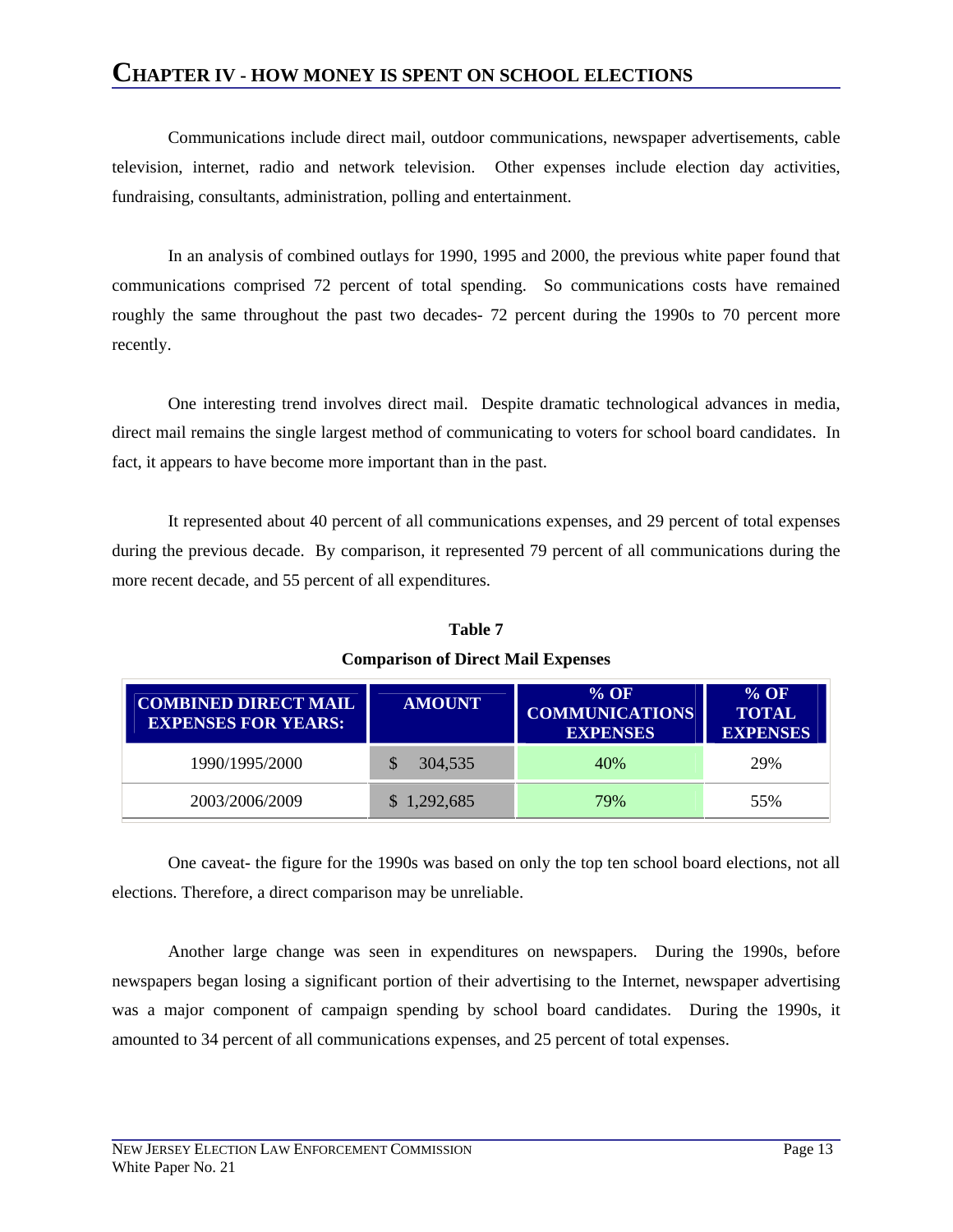### **CHAPTER IV - HOW MONEY IS SPENT ON SCHOOL ELECTIONS**

 That number is down drastically, both in dollar amount and as a percentage of campaign expenses. Outlays were almost three times higher in the 1990s even though those numbers were based only on the top ten most expensive school board campaigns, not all campaigns.

| <b>COMBINED NEWSPAPER</b><br><b>ADVERTISING EXPENSES</b><br><b>FOR YEARS:</b> | <b>AMOUNT</b> | $%$ OF<br><b>COMMUNICATIONS</b><br><b>EXPENSES</b> | $%$ OF<br><b>TOTAL</b><br><b>EXPENSES</b> |
|-------------------------------------------------------------------------------|---------------|----------------------------------------------------|-------------------------------------------|
| 1990/1995/2000                                                                | \$261,230     | 34%                                                | 25%                                       |
| 2003/2006/2009                                                                | 109,307       | 7%                                                 | 4.7%                                      |

### **Table 8 Comparison of Newspaper Advertising Expenses**

**Figure 3 Distribution of Communication Expenses**





Source: New Jersey Election Law Enforcement Commission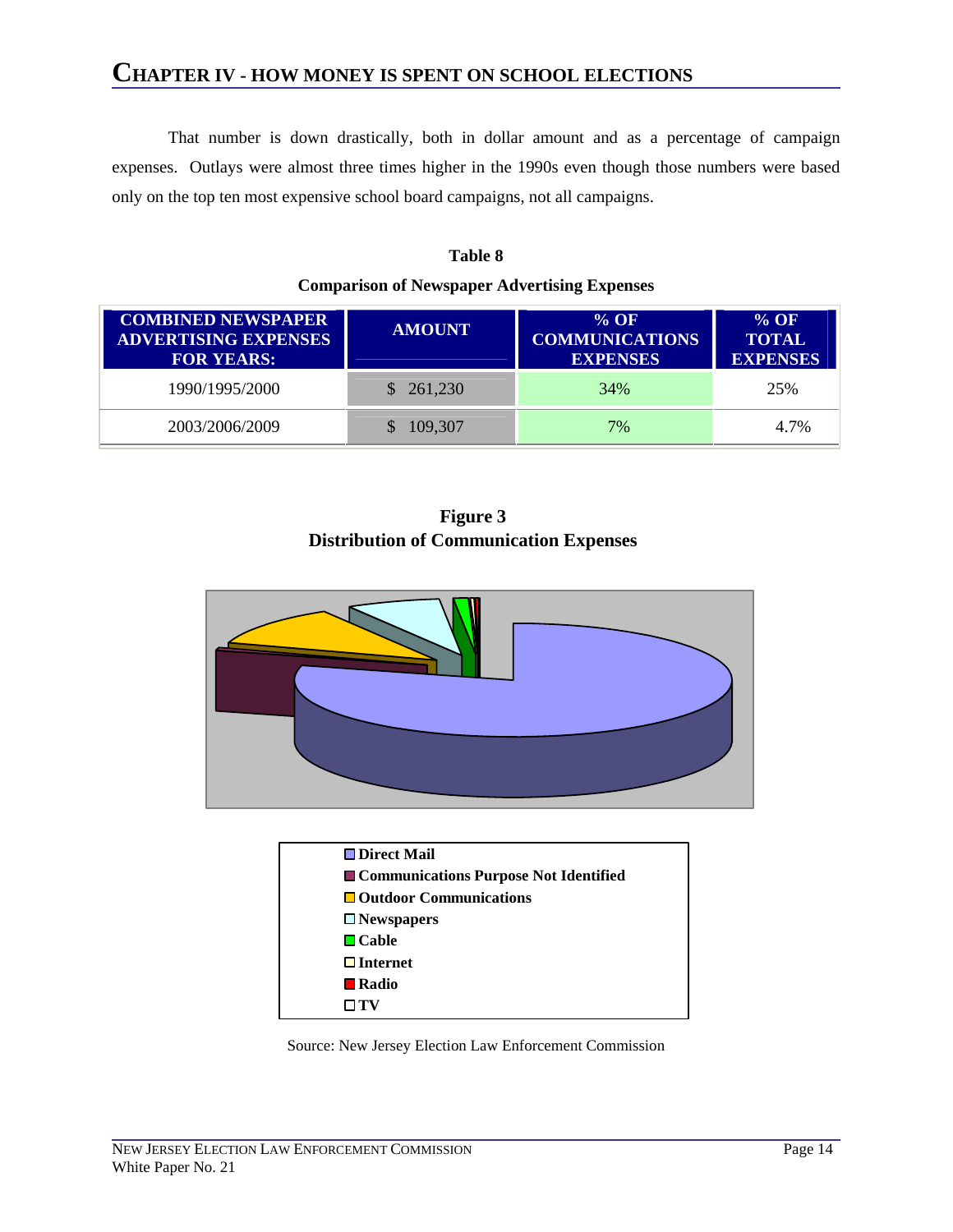### **CHAPTER V NJEA INVOLVEMENT IN LOCAL SCHOOL ELECTIONS**

 If there is one dominant trend during the past decade in terms of school elections, it is the growing clout of the New Jersey Education Association (NJEA). For decades, NJEA, a statewide union that represents nearly 204,000 active and retired school employees, has been a potent political force in the state capitol.

 The union participates in state campaigns primarily through its NJEA PAC. In 2009, for instance, the PAC spent \$1.13 million on gubernatorial and legislative elections, according to quarterly reports filed with ELEC. Only one other group, the NJ State Laborers PAC, spent more.

 In addition to the state PAC, the school employees union also spent \$744,512 through its NJEA School Elections Committee. It is a political committee formed to support "passage of school budgets," according to identifying forms filed with ELEC. NJEA has operated a local school elections committee during the entire decade. During that time, the committee funneled \$3.6 million to local school elections. Another \$58,194 was channeled through the NJEA PAC to campaigns.

### **Table 9 Amount Provided by NJEA School Elections Committee and NJEA PAC to Local School Campaigns**

| <b>YEAR</b>   | <b>FUNDS TO LOCAL</b><br><b>SCHOOL</b><br><b>ELECTIONS</b> |           | PERCENT OF TOTAL<br><b>SPENDING</b> |
|---------------|------------------------------------------------------------|-----------|-------------------------------------|
| 2010          | \$                                                         | 114,692   | 21%                                 |
| 2009          | $\mathcal{S}$                                              | 744,512   | 55%                                 |
| 2008          | $\mathbb{S}$                                               | 504,798   | 41%                                 |
| 2007          | $\mathbb{S}$                                               | 276,188   | 29%                                 |
| 2006          | $\mathcal{S}$                                              | 378,099   | 30%                                 |
| 2005          | \$                                                         | 340,364   | 38%                                 |
| 2004          | $\mathcal{S}$                                              | 203,125   | 20%                                 |
| 2003          | $\mathbb{S}$                                               | 228,123   | 30%                                 |
| 2002          | $\mathcal{S}$                                              | 524,414   | 58%                                 |
| 2001          | $\mathcal{S}$                                              | 189,239   | 32%                                 |
| 2000          | \$                                                         | 155,160   | 25%                                 |
| <b>Totals</b> | \$                                                         | 3,658,714 | 36%                                 |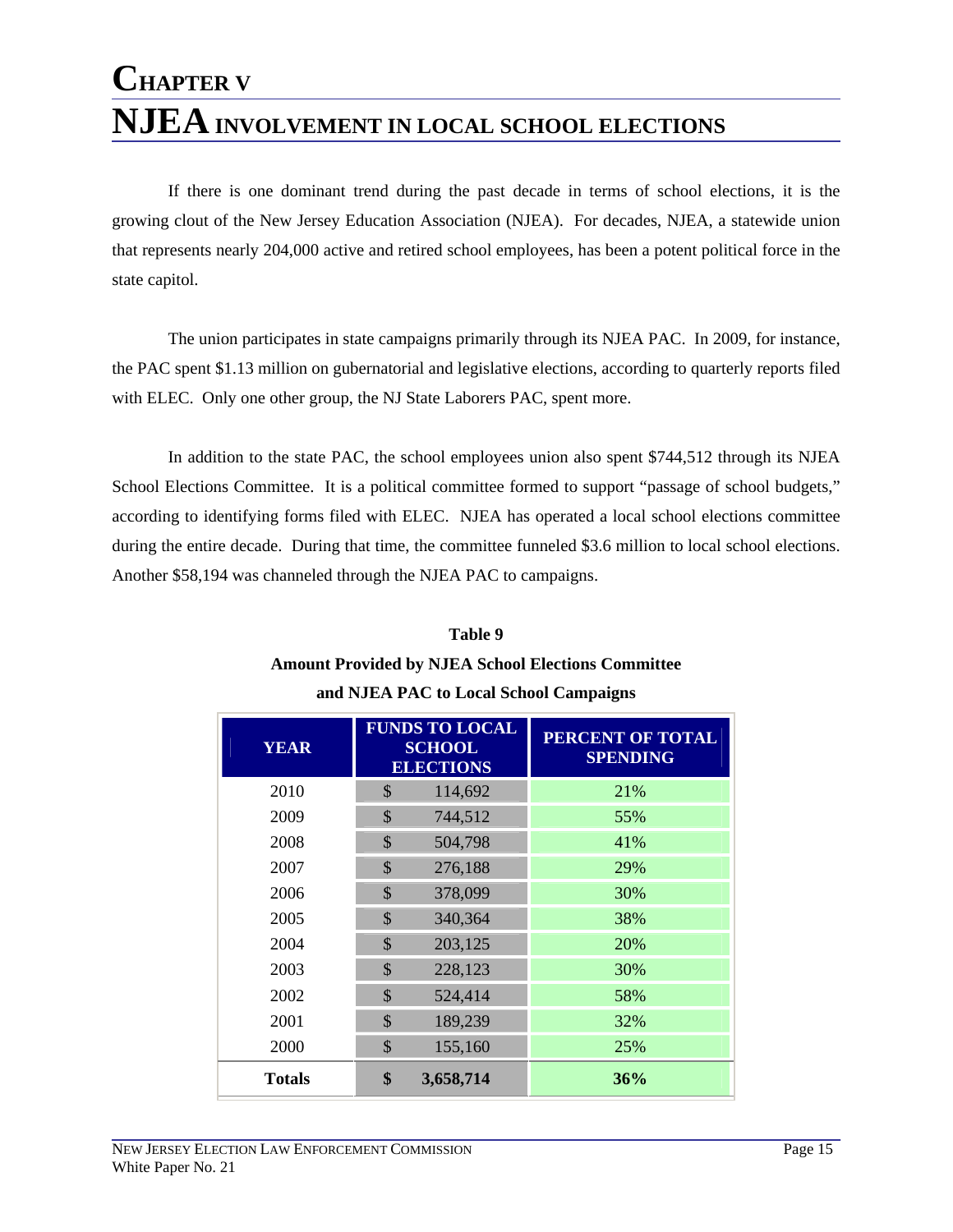The NJEA committee's prime purpose is to promote school budgets through various means typically used in all campaigns, including advertisements and mailers.

 It does not make direct donations to school board candidates. Under the New Jersey School Ethics Act, no school official may "solicit or accept" things of value, including contributions, "given or offered for the purpose of influencing him, directly or indirectly, in the discharge of his official duties.''

 However, NJEA, acting independently, does endorse school board candidates and urges their election through phone banks, mailers and other means.

 The School Ethics Commission has ruled that if those endorsements occur near negotiations involving a new collective bargaining agreement, the school board members cannot take part in those negotiations or vote on the contract.

 NJEA accounted for 36 percent of all spending for school elections in the decade, with annual averages ranging from 20 percent to 58 percent.

The total amount was about triple the estimated amount the union gave in the 1990s. In the previous decade, the union channeled its financial resources through the NJEA School Elections Committee in 1999 and through the NJEA School Budgets Committee between 1995 and 1998. For the five years between 1995 and 1999, the political committee sent more than \$1.1 million to local school campaigns. The author could find no campaign finance reports indicating other major donations before 1995.

The \$114,692 reported in spending for 2010 is a major drop-off from recent years and seems unusual in a year when NJEA was locked in a debate over state budget cuts. However, the number is preliminary since the union has not yet submitted its final report for 2010 and reported a balance of \$792,787 earlier in the year. Along with the small amount of spending by the NJEA School Elections Committee in 2010, reports filed with ELEC show NJEA PAC outlays totaling \$299,189 during the first nine months. This amount is not unusual for one of the state's largest PACs.

 These totals may reflect a redeployment of resources by the union for 2010. What may not be indicated is any communications to its members, or grassroots lobbying done by the union's lobbyiststhat is, a direct appeal to the public involving legislation or regulations. For instance, if the union did indeed spend large sums on ads to oppose the governor's proposed budget bill, its spending would not be disclosed until the release of NJEA's annual lobbying reports in February 2011.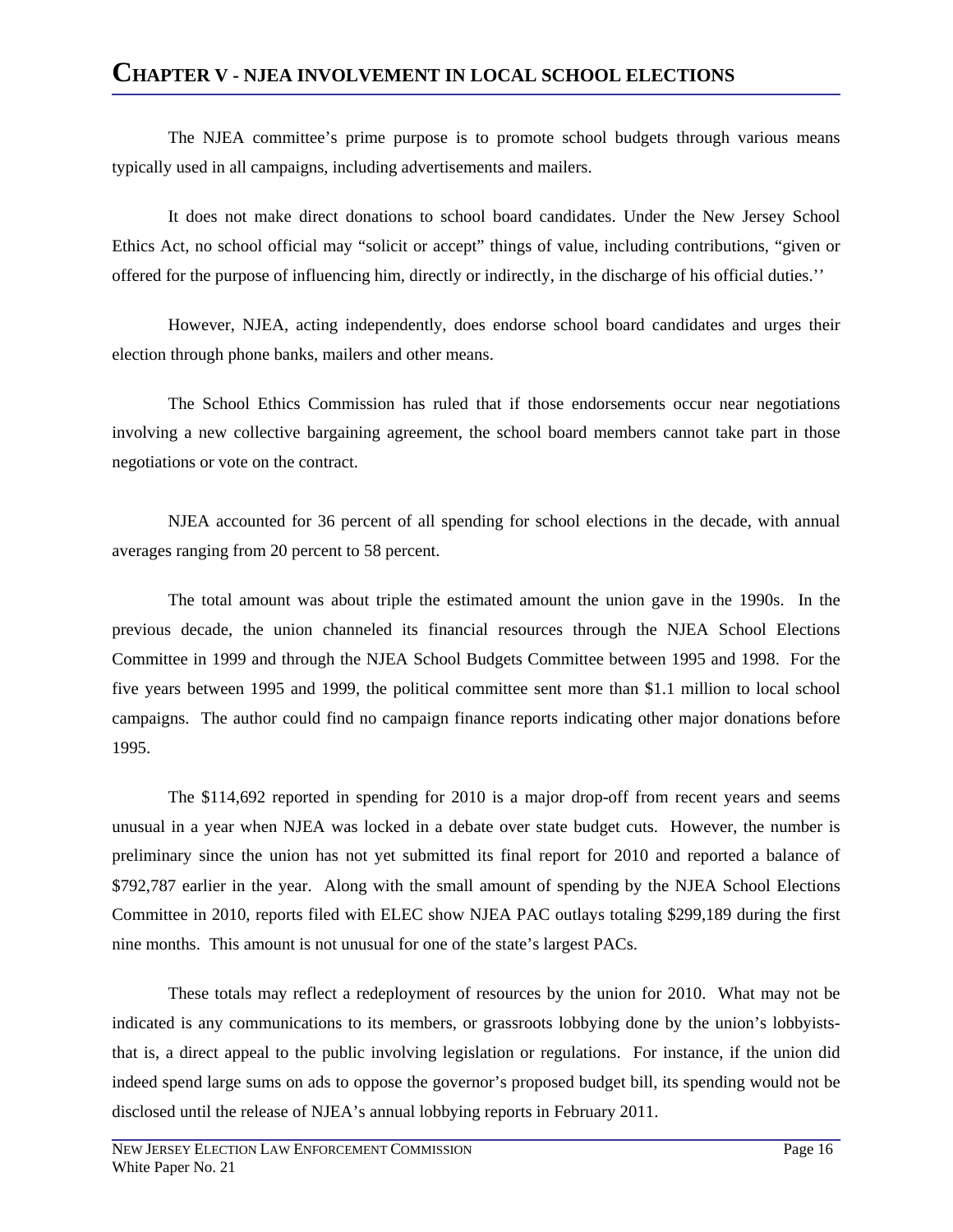### **CONCLUSION**

This report represents an update to a white paper released by ELEC in April 2002 entitled "School Board Campaign Financing." (White Paper 15 is available at http://www.elec.state.nj. us/pdffiles/whitepapers/ white15.pdf.)

The original report was the first-ever analysis of school election financing trends. It found that while spending on school elections was small dollar-wise compared to other types of campaigns, it was rising at a much faster rate than other types of elections. Between 1990 and 2000, total fundraising for school elections increased by 159 percent.

The current report found while the rate of growth in school election spending slowed slightly (125 percent increase during the past decade compared to 159 percent a decade earlier), it continued to grow at a rapid pace.

In fact, between decades, overall spending on local school elections more than doubled from \$4.3 million to \$9.6 million.

The trend is especially impressive given the fact that spending is flat or down in other types of campaigns in the state. For instance, fundraising by State Assembly candidates in 2009 was 26 percent below fundraising levels in 2005. State and county parties have experienced an even greater falloff.

Jeff Brindle, ELEC's Executive Director, believes the decline is attributable to the recession coupled with pay-to-play restrictions that impose strict limits on donations that public contractors can make too many fundraising committees.

The initial white paper also found that the trend in the 1990s was driven by increased partisan interest in school elections. That trend appears to have reversed.

Donations by political party committees dropped from \$62,815 (12.8 percent) in 1995 to \$15,562 (1.5 percent) in 2009. Even when donations from campaign accounts of non-school board members are lumped together as "partisan" sources of campaign cash, the overall share from partisan sources dropped from 15.5 percent in 1995 to 6.3 percent in 2009.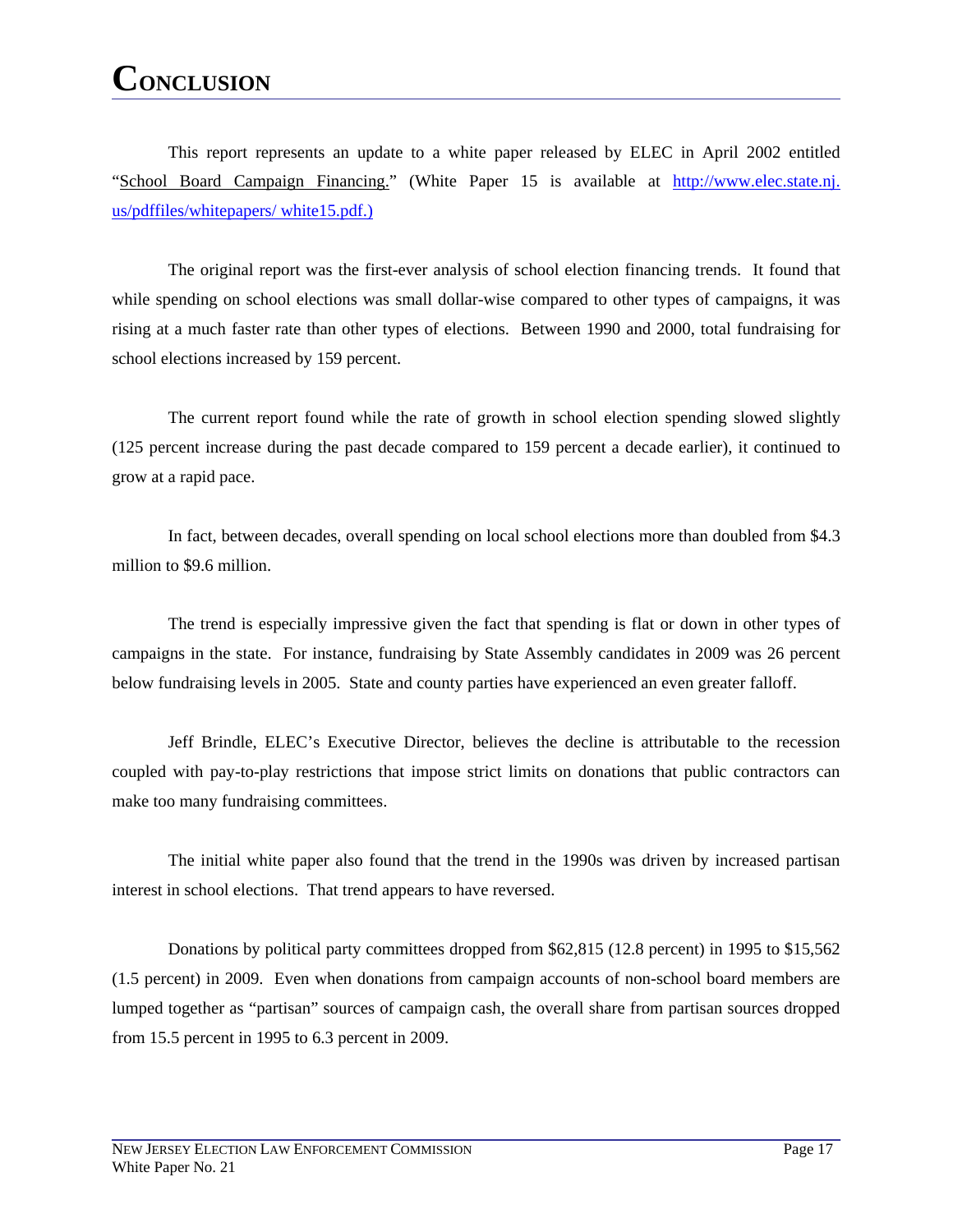### **CONCLUSION**

At the same time, donations by unions and individuals grew from a combined 76.5 percent in 1995 to 87.4 percent. Unions remained the biggest source of campaign funds, surging from 62.6 percent 15 years ago to 70.6 percent in 2009.

The increase in union funding largely was due to an increase in financial activity by the New Jersey Education Association. It spent \$3.7 million during the past decade- 36 percent of all spending on local school elections. No other single source of contributions was larger.

One pattern that remained unchanged between the decades- communications still are the single largest area of expense. Communications, which include direct mail, outdoor communications, newspaper advertisements, cable television, internet, radio and network television, accounted for 72 percent of outlays in the 1990s versus 70 percent in the last decade.

Among specific categories, direct mail remained the largest type of expense and, in fact, has become even more so in recent years. It represented 40 percent of all communications expenses in the 1990s, or 29 percent of total expenses. By comparison, during the most recent decade, it totaled 79 percent of all communications expenses, or 55 percent of total expenses.